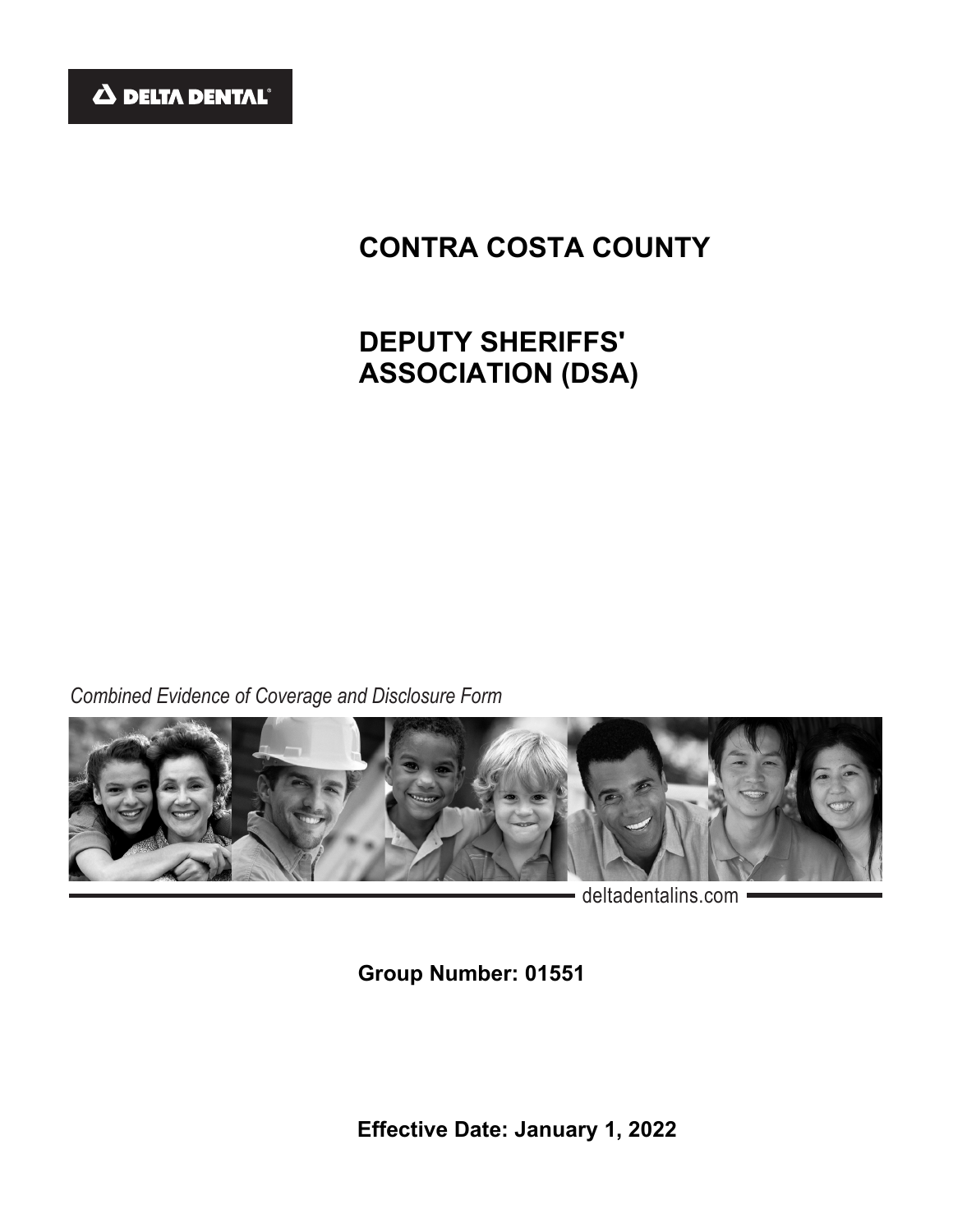# **USING THIS BOOKLET**

This booklet has been written with you in mind. It is designed to help you make the most of your Delta Dental plan. This combined Evidence of Coverage/Disclosure form discloses the terms and conditions of your coverage.

The Combined Evidence of Coverage/Disclosure form should be read completely and carefully and individuals with special health care needs should read carefully those sections that apply to them (see CHOICE OF DENTISTS AND PROVIDERS section). You have a right to review it prior to your enrollment.

Please read the "DEFINITIONS" section. It will explain to you any words that have special or technical meanings under your group Contract. A copy of the Contract will be furnished upon request.

Please read this summary of your dental Benefits carefully. Keep in mind that YOU means the ENROLLEES whom Delta Dental covers. WE, US and OUR always refers to Delta Dental of California (Delta Dental).

If you have any questions about your coverage that are not answered here, please check with your personnel office, or with Delta Dental.

#### **DELTA DENTAL OF CALIFORNIA 560 Mission Street, Suite 1300 San Francisco, CA 94105**

For claims, eligibility and benefits inquiries, or additional information, call Delta Dental's Customer Service department toll-free at: 1-888-335-8227 or contact us on our website: deltadentalins.com.

A STATEMENT DESCRIBING OUR POLICIES AND PROCEDURES FOR PRESERVING THE CONFIDENTIALITY OF MEDICAL RECORDS IS AVAILABLE AND WILL BE FURNISHED TO YOU UPON REQUEST

**This Combined Evidence of Coverage/Disclosure Form constitutes only a summary of the dental plan. The dental Contract must be consulted to determine the exact terms and conditions of coverage**.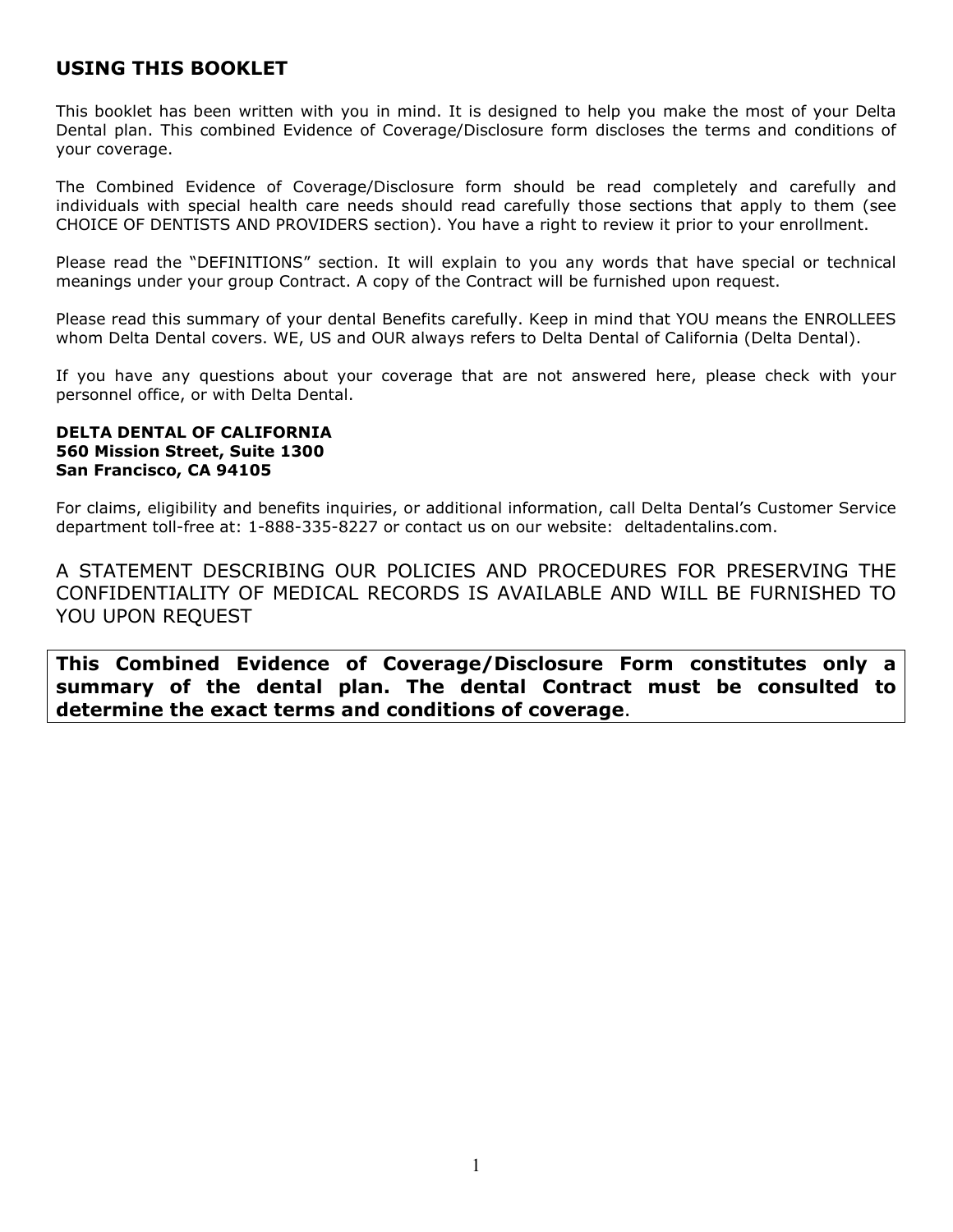# **TABLE OF CONTENTS**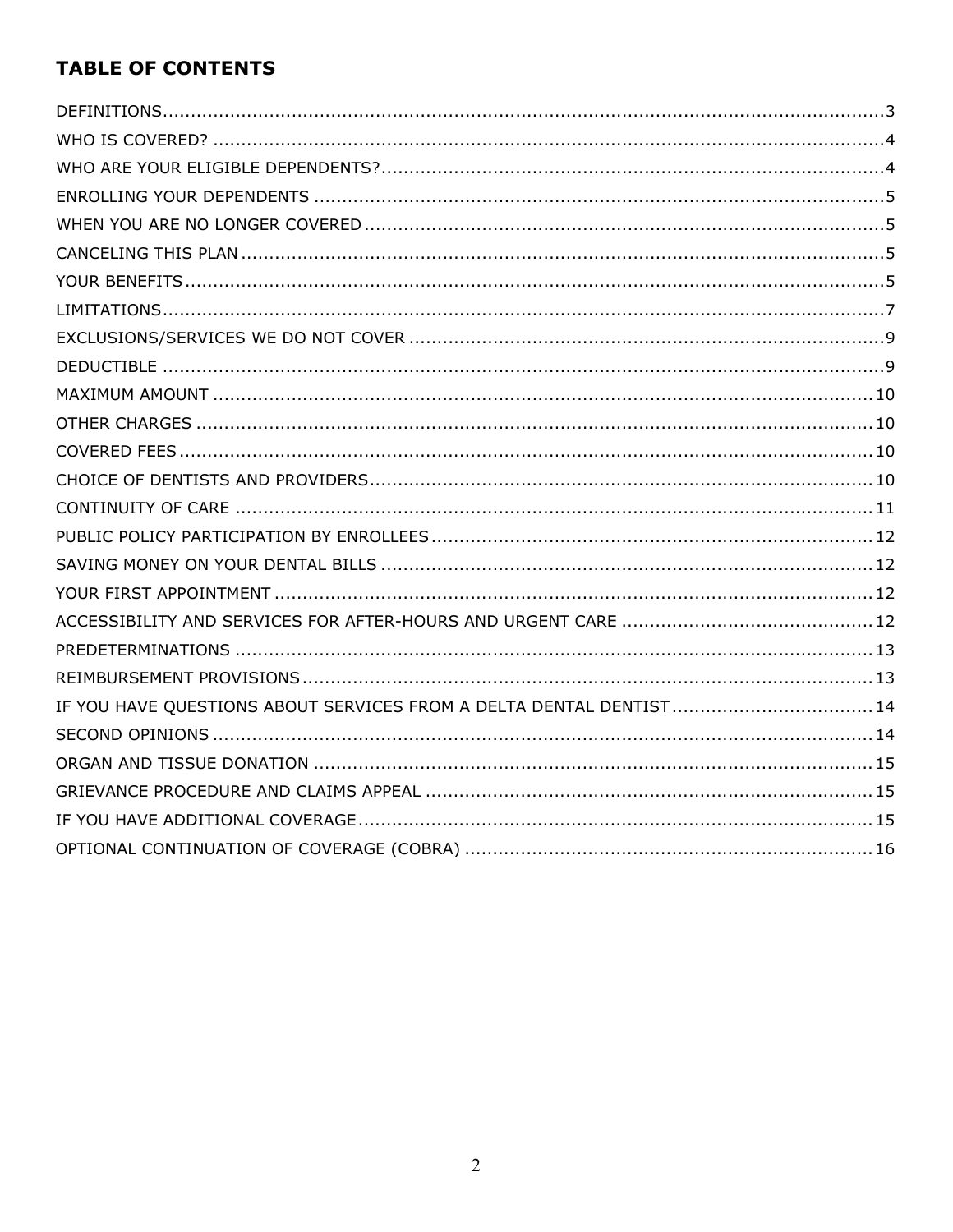# <span id="page-3-0"></span>**DEFINITIONS**

Certain words that you will see in this booklet have specific meanings. These definitions should make your dental plan easier to understand.

**Benefits** - those dental services available under the Contract and which are described in this booklet.

**Contract** - the written agreement between your employer or sponsoring group and Delta Dental to provide dental Benefits. The Contract, together with this booklet, forms the terms and conditions of the Benefits you are provided.

**Covered Services** - those dental services to which Delta Dental will apply Benefit payments, according to the Contract.

**Deductible** - the amount you must pay for dental care before Delta Dental's Benefits begin.

**Delta Dental Dentist** - a Dentist who has signed an agreement with Delta Dental or a Participating Plan, agreeing to provide services under the terms and conditions established by Delta Dental or the Participating Plan.

**Delta Dental PPO**SM **Dentist** - a Dentist with whom Delta Dental has a written agreement to provide services at the in-network level for Enrollees in this Delta Dental PPO Plan.

**Dependent** - a Primary Enrollee's Dependent who is eligible to enroll for Benefits in accordance with the conditions of eligibility outlined in this booklet.

**Effective Date** - the date this plan starts.

**Enrollee** - a Primary Enrollee or Dependent enrolled to receive Benefits or a person who chooses to pay for OPTIONAL CONTINUATION OF COVERAGE.

**Maximum** - the greatest dollar amount Delta Dental will pay for covered procedures in any calendar year and lifetime Maximum for Orthodontic benefits.

**Participating Plan** - Delta Dental and any other member of the Delta Dental Plans Association with whom Delta Dental contracts for assistance in administering your Benefits.

**Primary Enrollee** - any group member or employee who is eligible to enroll for Benefits in accordance with the conditions of eligibility outlined in this booklet.

**Single Procedure** – a dental procedure to which a separate Procedure Number has been assigned by the American Dental Association in the current version of Common Dental Terminology (CDT).

## **Usual, Customary and Reasonable (UCR) -**

A Usual fee is the amount which an individual dentist regularly charges and receives for a given service or the fee actually charged, whichever is less.

A Customary fee is within the range of usual fees charged and received for a particular service by dentists of similar training in the same geographic area.

A Reasonable fee schedule is reasonable if it is Usual and Customary. Additionally, a specific fee to a specific patient is reasonable if it is justifiable considering special circumstances, or extraordinary difficulty, of the case in question.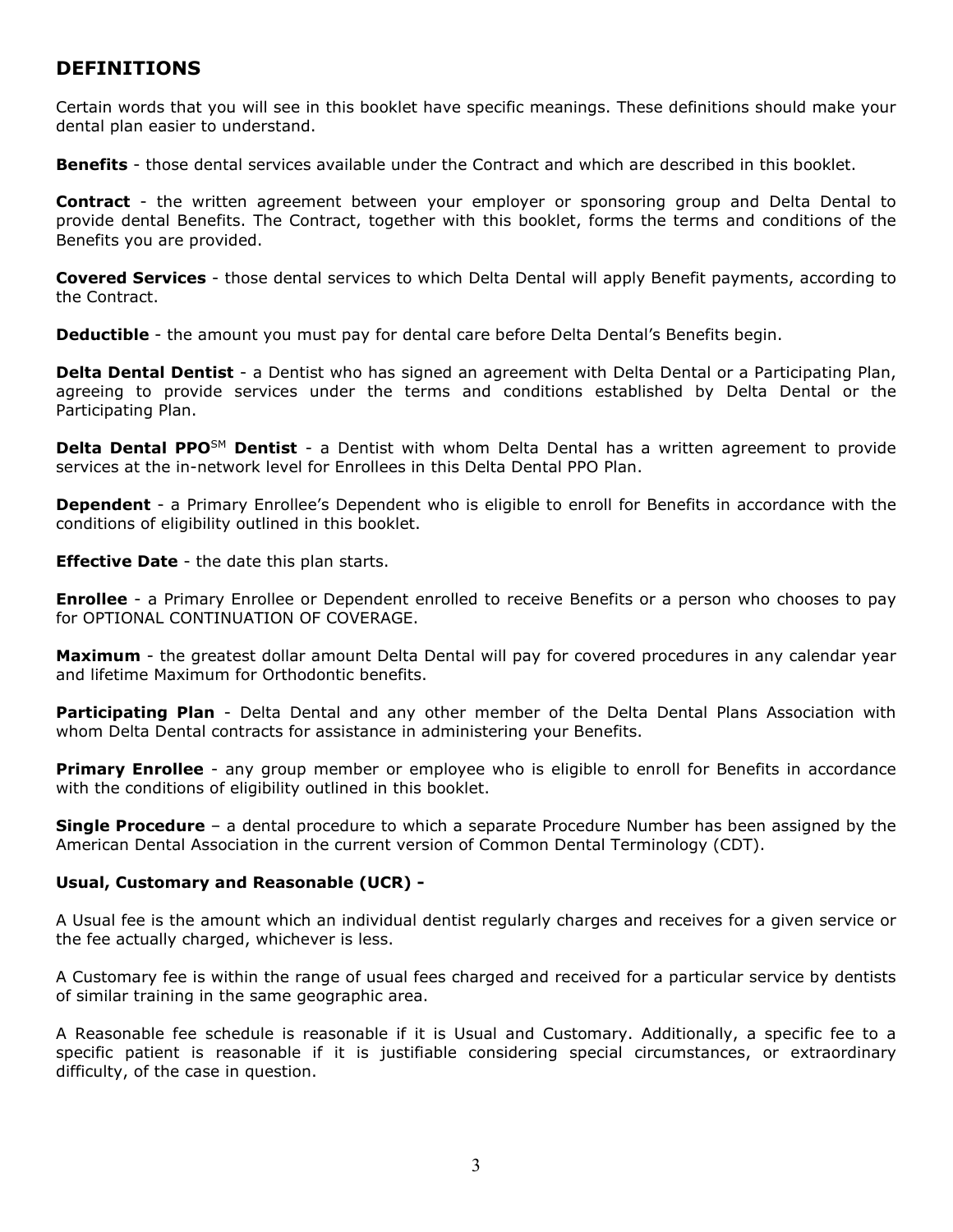# <span id="page-4-0"></span>**WHO IS COVERED?**

- Active employees are eligible to enroll and will become eligible for coverage on the first of the following month following the completion of enrollment form. Enrollees have up to 60 days from date of hire or date first eligible to complete and submit enrollment forms.
- Retired employees may continue coverage provided they are enrolled in the plan at the time of retirement.
- COBRA members are eligible provided they meet the criteria.
- If you are the surviving spouse, you may continue your enrollment for yourself and your dependent children if you were enrolled at the time of your spouse's death and are receiving a monthly retirement allowance from the County Retirement System.

Employees occupying a Permanent Intermittent position under a permanent or provisional appointment are also eligible to enroll.

You may enroll yourself or you may enroll yourself along with your spouse and all unmarried dependent children.

## **Family and Medical Leave Act of 1993**

You can continue your coverage if you take a leave governed by the Family and Medical Leave Act of 1993. If you do not continue your coverage during the governed leave, it will be reinstated at the same Benefit level you received before your leave.

#### **Uniformed Services Employment and Re-employment Rights Act of 1994**

You can continue coverage for up to 24 months, if you take a leave governed by the Uniformed Services Employment and Re-employment Rights Act of 1994. If you make this election, you must submit any Premiums necessary, which may include administrative costs, to your employer. If you do not continue your coverage during a military leave, it will be reinstated at the same Benefit level you received before your leave.

## <span id="page-4-1"></span>**WHO ARE YOUR ELIGIBLE DEPENDENTS?**

• Your legal spouse or domestic partner;

•

- Your unmarried dependent children until their 19<sup>th</sup> birthday; and
- Dependent children who are legally dependent as defined by the Internal Revenue Service are covered through the end of the month of their 24<sup>th</sup> birthday.
- An unmarried dependent child may continue eligibility if:
	- a) He or she is incapable of self-sustaining employment because of a physically or mentally disabling injury, illness or condition that began prior to reaching the limiting age;
	- b) He or she is chiefly dependent on the eligible employee for support; and
	- c) Proof of Dependent's disability is provided within 60 days of request. Such requests will not be made more than once a year following a two year period after this Dependent reaches the limiting age. Eligibility will continue as long as the Dependent relies on the eligible employee for support because of a physically or mentally disabling injury, illness or condition that began before he or she reached the limiting age.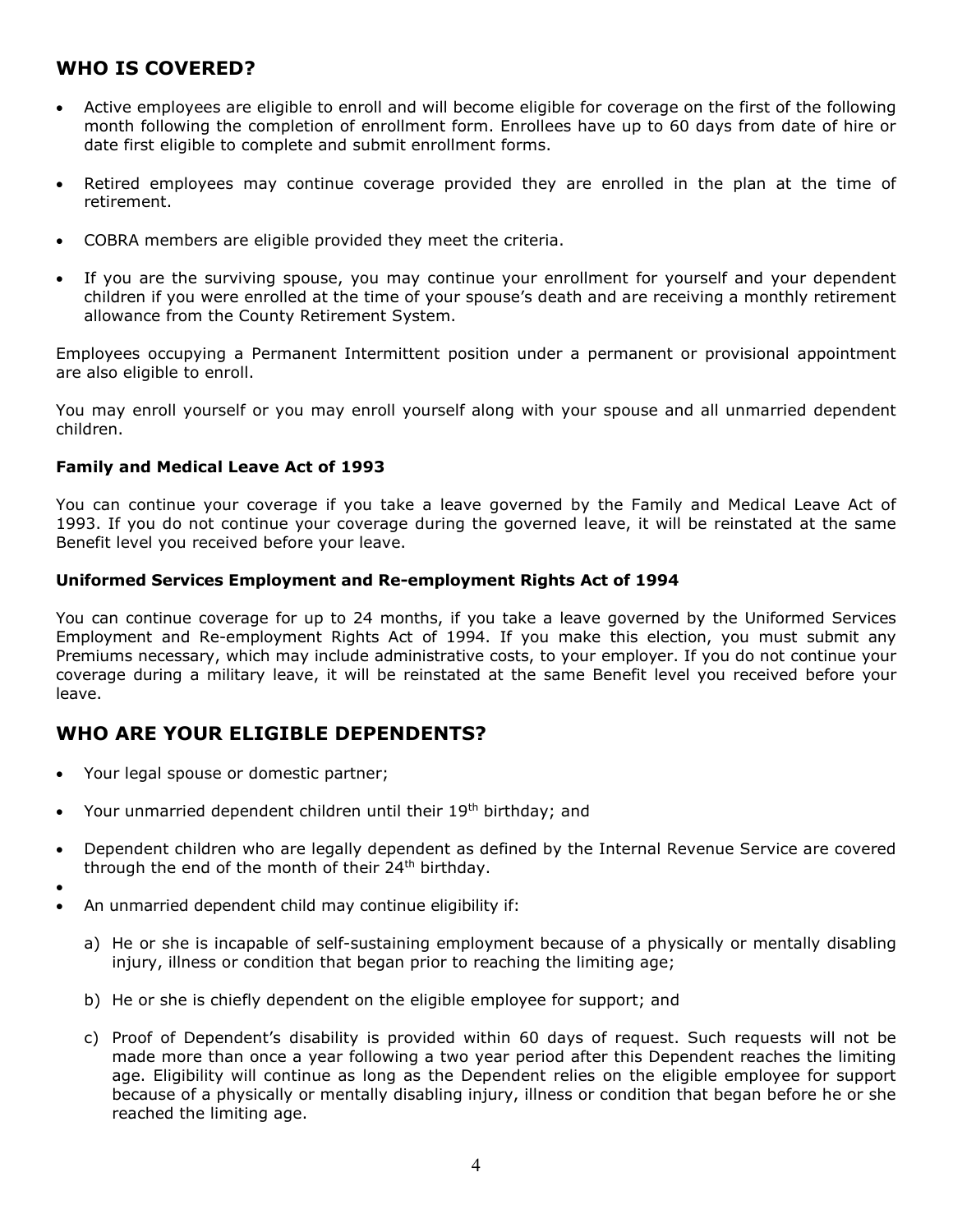"Dependent children" also means natural children, stepchildren, adopted children, children placed for adoption and foster children, provided that they are dependent upon you for support and maintenance.

Dependent coverage is also extended to any child who is recognized under a Qualified Medical Child Support Order (QMCSO).

A domestic partnership shall exist between two people (regardless of their gender) and each of them shall be the domestic partner of the other if they both complete, sign and file with the employee's Human Resources Department an Affidavit of Domestic Partnership. A domestic partner is subject to the same terms and conditions as any other dependent enrolled under this program.

No Dependent in the military service is eligible.

# <span id="page-5-0"></span>**ENROLLING YOUR DEPENDENTS**

Your Dependents must be enrolled within 60 days of qualifying events.

## <span id="page-5-1"></span>**WHEN YOU ARE NO LONGER COVERED**

- 1. If you stop working for your employer, your dental coverage will end on the last day of the month in which you stop working, unless you qualify for and pay for **OPTIONAL CONTINUATION OF COVERAGE (COBRA)**. Your Dependents' coverage ends when yours does, or as soon as they are no longer Dependents, unless they choose to pay for **OPTIONAL CONTINUATION OF COVERAGE (COBRA)**.
- 2. When the Contract between Delta Dental and your employer is discontinued or canceled, your coverage ends immediately.

## <span id="page-5-2"></span>**CANCELING THIS PLAN**

Delta Dental may cancel this plan only on an anniversary date (period after the plan first takes effect or at the end of each renewal period thereafter), or any time if payments required by the Contract are not made to Delta Dental.

If the Contract is terminated for any cause, Delta Dental is not required to predetermine services beyond the termination date or to pay for services provided after the termination date, except for Single Procedures begun while the Contract was in effect which are otherwise Benefits under the Contract.

If this plan is canceled, you and your Dependents have no right to renewal or reinstatement of your Benefits.

## <span id="page-5-3"></span>**YOUR BENEFITS**

Your dental program covers several categories of Benefits, when the services are provided by a licensed dentist, and when they are necessary and customary under the generally accepted standards of dental practice.

**IMPORTANT**: If you opt to receive dental services that are not covered services under this plan, your Delta Dental Dentist may charge you his or her Usual and Customary rate for those services. Prior to providing you dental services that are not a covered Benefit, your dentist should provide you with a treatment plan that includes each anticipated service to be provided and the estimated cost of each service (see PREDETERMINATIONS). If you would like more information about dental coverage options, you may call our Customer Service department at 888-335-8227. To fully understand your coverage, you may wish to carefully review this Evidence of Coverage document.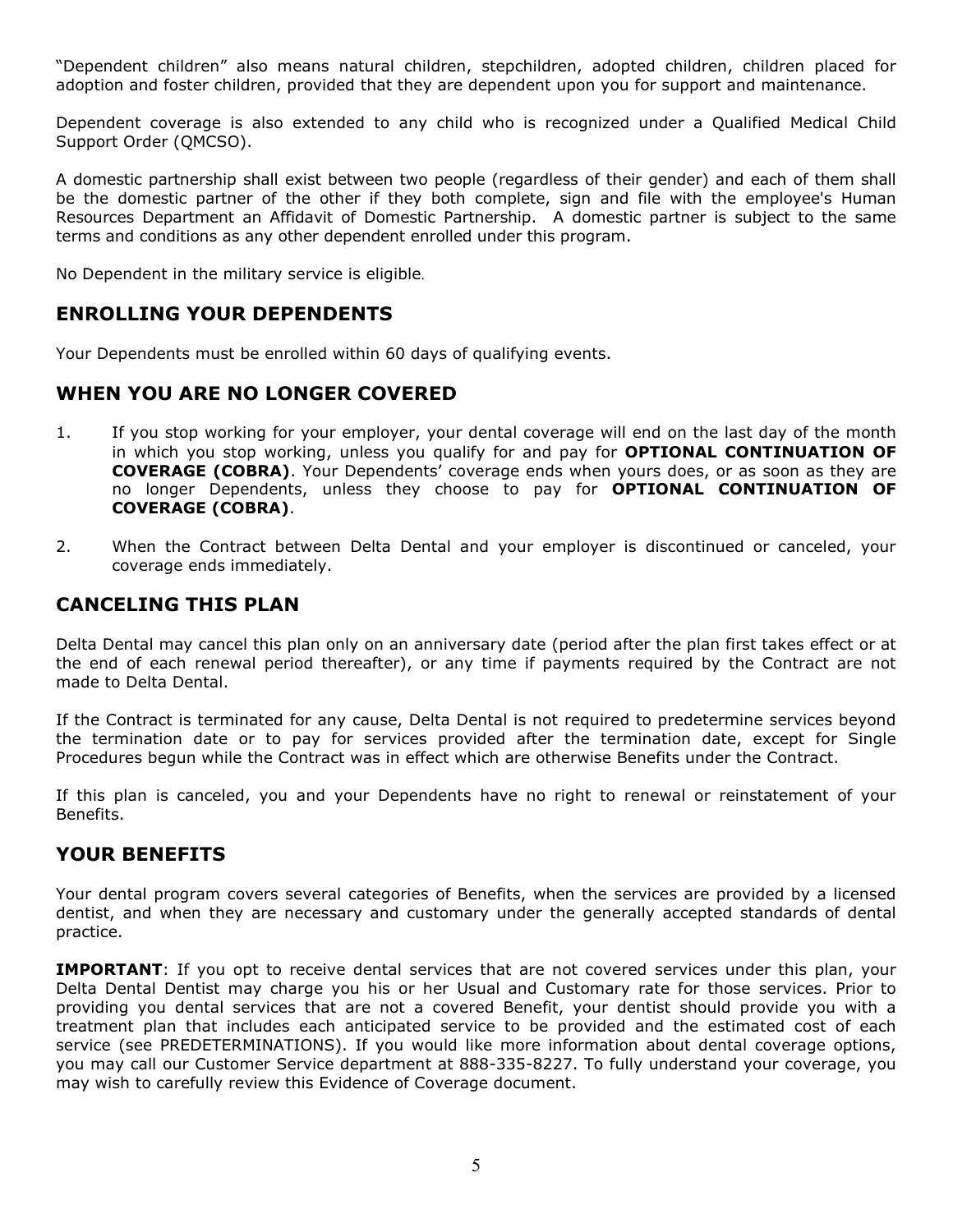An agreement between your employer and Delta Dental is required to change Benefits during the term of the Contract.

The following Benefits are limited to the applicable percentages of dentist's fees or allowances specified below. You are required to pay the balance of any such fee or allowance, known as the "Enrollee copayment." If the dentist discounts, waives or rebates any portion of the Enrollee co-payment to the Enrollee, Delta Dental only provides as Benefits the applicable allowances reduced by the amount that such fees or allowances are discounted, waived or rebated.

#### **I. DIAGNOSTIC AND PREVENTIVE BENEFITS -**

70% if services are provided by a Delta Dental PPO Dentist 70% if services are provided by other dentists

Diagnostic - oral examinations; x-rays; diagnostic casts; examination of biopsied tissue; palliative (emergency) treatment of dental pain; specialist consultation

Preventive - prophylaxis (cleaning); fluoride treatment; space maintainers

Sealants - topically applied acrylic, plastic or composite material used to seal developmental grooves and pits in teeth for the purpose of preventing dental decay

**Note on additional Benefits during pregnancy.** If you are pregnant, Delta Dental will pay for additional services to help improve your oral health during pregnancy. The additional services each calendar year while you are eligible in this Delta Dental plan include: one additional oral examination and either one additional routine cleaning or one additional periodontal scaling and root planing per quadrant. Written confirmation of your pregnancy must be provided by you or your dentist when the claim is submitted.

## **II. BASIC BENEFITS -**

70% if services are provided by a Delta Dental PPO Dentist 70% if services are provided by other dentists

Oral surgery - extractions and certain other surgical procedures, including pre- and post-operative care

Restorative - amalgam, silicate or composite (resin) restorations (fillings) for treatment of carious lesions (visible destruction of hard tooth structure resulting from the process of dental decay)

Endodontic - treatment of the tooth pulp

Periodontic - treatment of gums and bones that support the teeth

Adjunctive General Services - general anesthesia; office visit for observation; office visit after regularly scheduled hours; therapeutic drug injection; treatment of post-surgical complications (unusual circumstances); limited occlusal adjustment

## **III. CROWNS, INLAYS, ONLAYS AND CAST RESTORATION BENEFITS -**

70% if services are provided by a Delta Dental PPO Dentist 70% if services are provided by other dentists

Crowns, Inlays, Onlays and Cast Restorations are Benefits only if they are provided to treat cavities which cannot be restored with amalgam, silicate or direct composite (resin) restorations.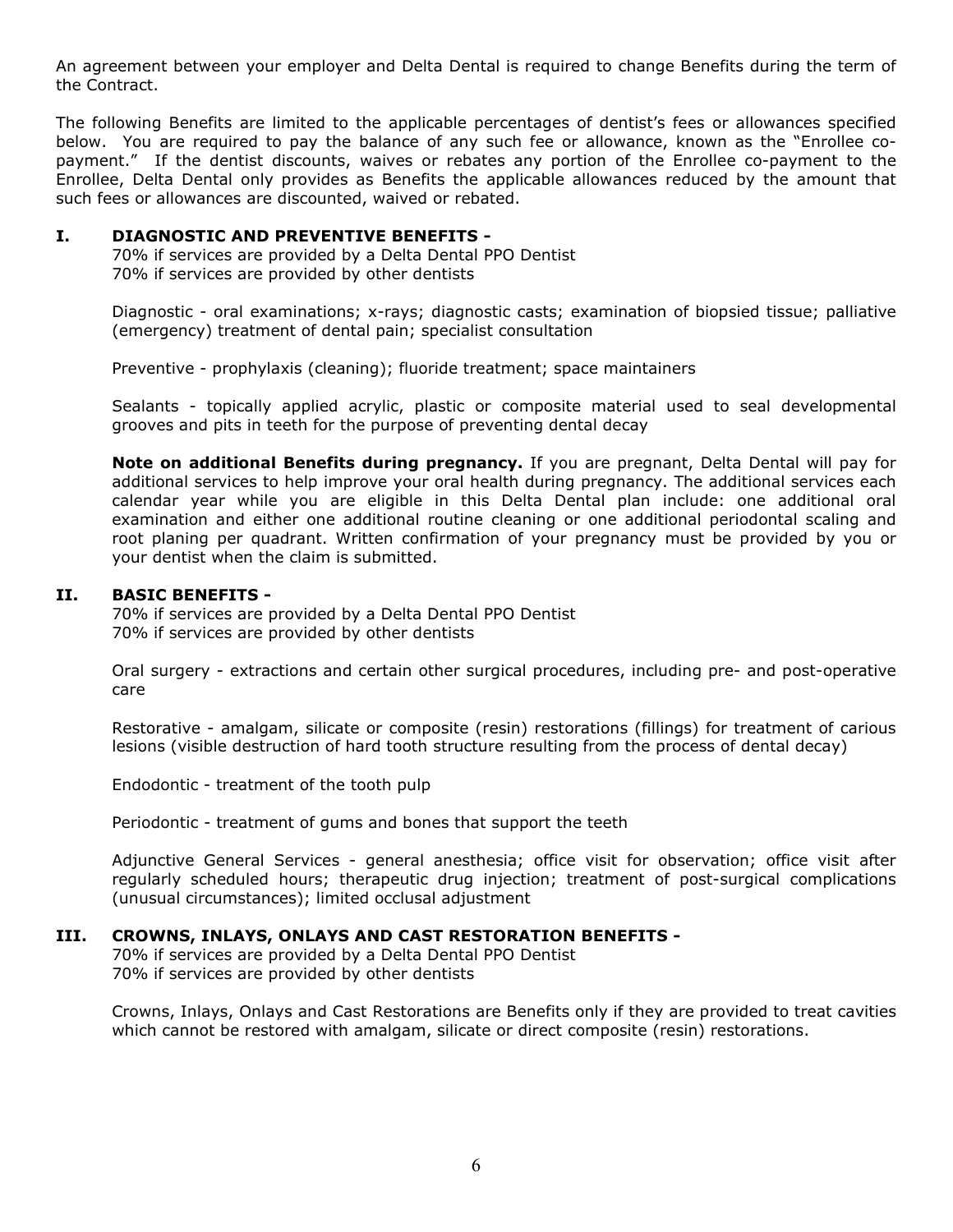#### **IV. PROSTHODONTIC BENEFITS -**

50% if services are provided by a Delta Dental PPO Dentist 50% if services are provided by other dentists

Construction or repair of fixed bridges, partial dentures and complete dentures are Benefits if provided to replace missing, natural teeth.

Implant surgical placement and removal and for implant supported prosthetics, including implant repair and re-cementation.

#### **V. ORTHODONTIC BENEFITS –**

50% if services are provided by a Delta Dental PPO Dentist 50% if services are provided by other dentists

Procedures using appliances or surgery to straighten or realign teeth, which otherwise would not function properly.

## <span id="page-7-0"></span>**LIMITATIONS**

- 1. An oral examination is a Benefit only twice in any calendar year while you are eligible under any Delta Dental plan. See Note on additional Benefits during pregnancy.
- 2. Full-mouth x-rays are a Benefit once in a three-year period while you are eligible under any Delta Dental plan.

Delta Dental pays for a panoramic x-ray provided as an individual service only after three years have elapsed since any prior panoramic x-ray was provided under any Delta Dental plan.

- 3. Bitewing x-rays are provided on request by the dentist, but no more than twice in any calendar year while you are eligible under any Delta Dental plan.
- 4. Diagnostic casts are a Benefit only when made in connection with subsequent orthodontic treatment covered under this plan.
- 5. Only the first two cleanings, fluoride treatments, or Single Procedures which include cleaning, or combination thereof, in a calendar year are Benefits while you are eligible under any Delta Dental plan. If you are pregnant during this time, we may pay for an additional cleaning. See Note on additional Benefits during pregnancy.

Routine prophylaxes are covered as a Diagnostic and Preventive Benefit and periodontal prophylaxes are covered as a Basic Benefit.

- 6. Fluoride treatments are covered twice each calendar year under any Delta Dental plan.
- 7. Periodontal limitations:
	- a) Benefits for periodontal scaling and root planing in the same quadrant are limited to once in every 24-month period. See Note on additional Benefits during pregnancy.
	- b) Periodontal surgery in the same quadrant is limited to once in every 36-month period and includes any surgical re-entry or scaling and root planing.
	- c) Periodontal services, including bone replacement grafts, guided tissue regeneration, graft procedures and biological materials to aid in soft and osseous tissue regeneration are only covered for the treatment of natural teeth and are not covered when submitted in conjunction with extractions, periradicular surgery, ridge augmentation or implants.
	- d) Periodontal surgery is subject to a 30 day wait following periodontal scaling and root planning in the same quadrant.
	- e) Cleanings (regular and periodontal) and full mouth debridement are subject to a 30 day wait following periodontal scaling and root planing if performed by the same Provider office.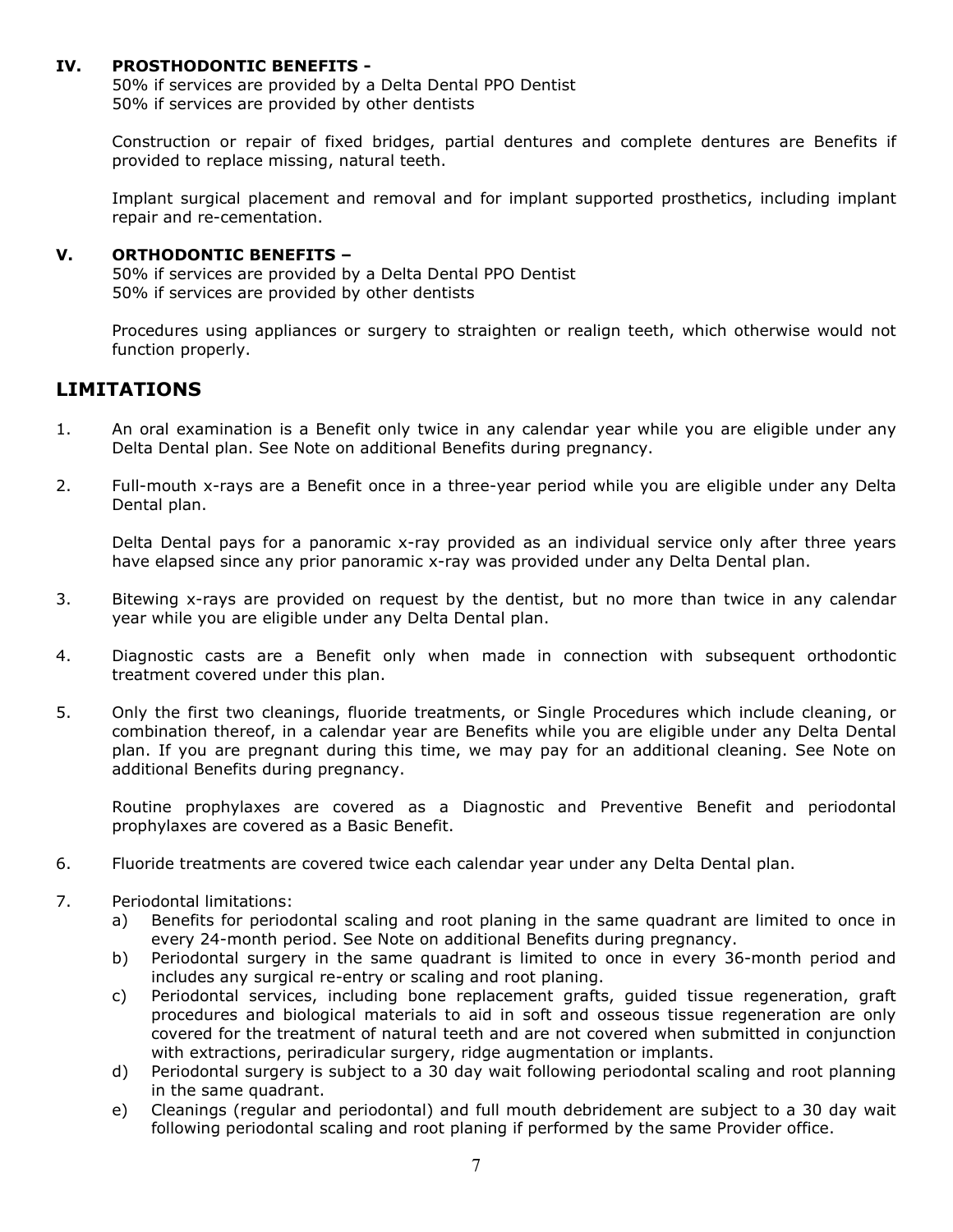- 8. Sealant Benefits include the application of sealants only to permanent first molarsup to age nine and second molars up to age 16. if they are without caries (decay) or restorations on the occlusal surface. Sealant Benefits do not include the repair or replacement of a sealant on any tooth within two years of its application.
- 9. Crowns, Inlays, Onlays and Cast Restorations are Benefits on the same tooth only once every five years, while you are eligible under any Delta Dental plan, unless Delta Dental determines that replacement is required because the restoration is unsatisfactory as a result of poor quality of care, or because the tooth involved has experienced extensive loss or changes to tooth structure or supporting tissues since the replacement of the restoration.
- 10. Prosthodontic appliances and implants are Benefits only once every five years, while you are eligible under any Delta Dental plan, unless Delta Dental determines that there has been such an extensive loss of remaining teeth or a change in supporting tissues that the existing appliance cannot be made satisfactory. Replacement of a prosthodontic appliance not provided under a Delta Dental plan will be made if it is unsatisfactory and cannot be made satisfactory.

Delta Dental will replace an implant, a prosthodontic appliance or an implant supported prosthesis you received under another dental plan if we determine it is unsatisfactory and cannot be made satisfactory.

We will pay for the removal of an implant once for each tooth during the Enrollee's lifetime.

- 11. Delta Dental will pay the applicable percentage of the dentist's fee for a standard partial or complete denture. A standard partial or complete denture is defined as a removable prosthetic appliance provided to replace missing natural, permanent teeth, which is made from accepted materials and by conventional methods.
- 12. You will become eligible for Prosthodontic Benefits only after you have been continuously enrolled under the Contract for six months.
- 13. If you select a more expensive plan of treatment than is customarily provided, or specialized techniques, an allowance will be made for the least expensive, professionally acceptable, alternative treatment plan. Delta Dental will pay the applicable percentage of the lesser fee for the customary or standard treatment and you are responsible for the remainder of the dentist's fee.

For example: a crown where an amalgam filling would restore the tooth; or a precision denture where a standard denture would suffice.

- 14. If orthodontic treatment is begun before you become eligible for coverage, Delta Dental's payments will begin with the first payment due to the dentist following your eligibility date.
- 15. Orthodontic Benefits will be provided in two payments after the person becomes covered (the initial payment at the banding date and the second in 12 months); however, for treatment plans of less than \$500.00 or when the treatment plan is 12 months or less, one payment will be made.
- 16. Delta Dental's orthodontics payments will stop when the first payment is due to the dentist following either a loss of eligibility, or if treatment is ended for any reason before it is completed.
- 17 X-rays and extractions that might be necessary for orthodontic treatment are not covered by Orthodontic Benefits, but may be covered under Diagnostic and Preventive or Basic Benefits.
- 17. Delta Dental will pay the applicable percentage of the Dentist's fee for a standard orthodontic treatment plan involving surgical and/or non-surgical procedures. If the Enrollee selects specialized orthodontic appliances or procedures chosen for aesthetic considerations an allowance will be made for the cost of a standard orthodontic treatment plan and the patient is responsible for the remainder of the Dentist's fee.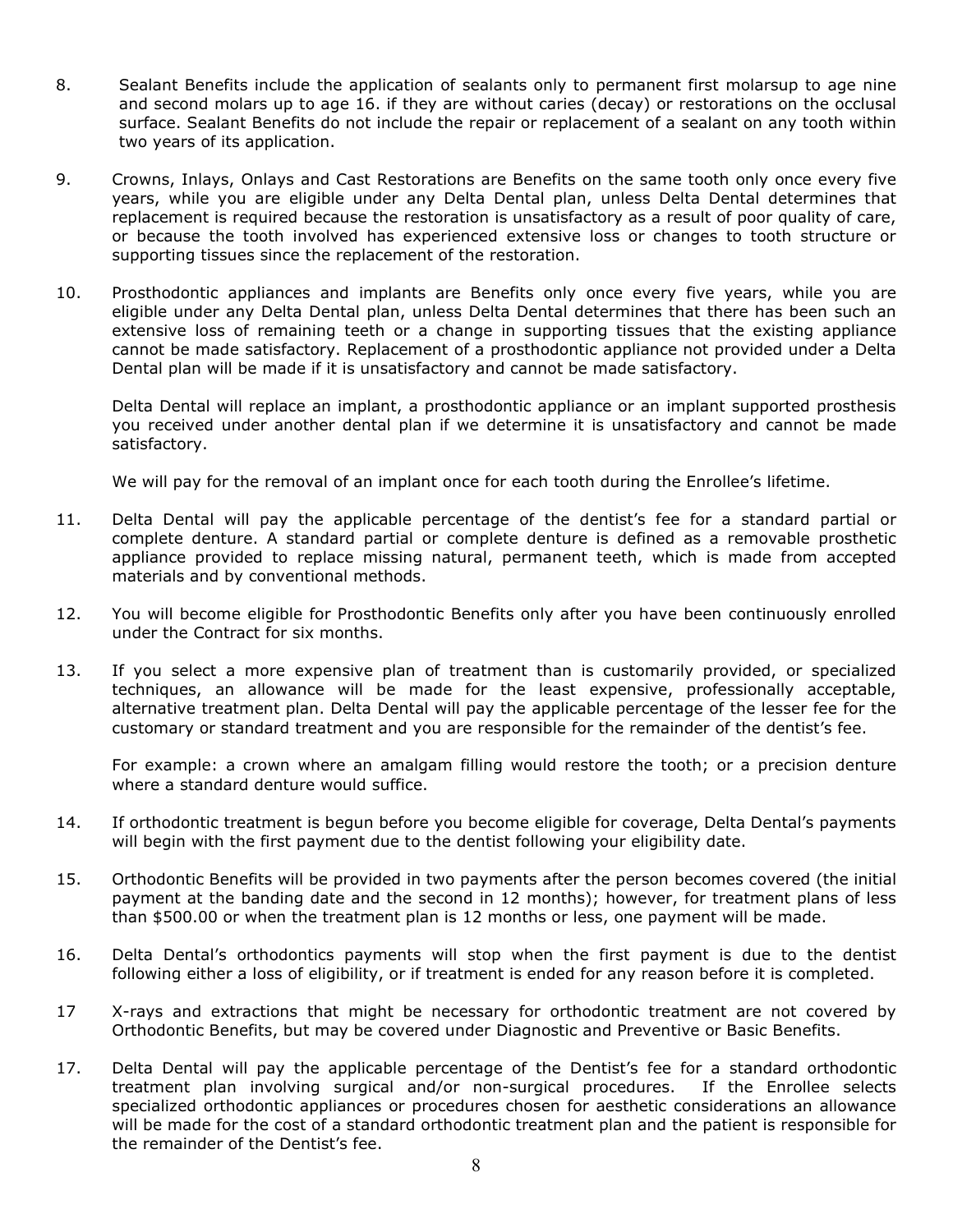# <span id="page-9-0"></span>**EXCLUSIONS/SERVICES WE DO NOT COVER**

Delta Dental covers a wide variety of dental care expenses, but there are some services for which we do not provide Benefits. It is important for you to know what these services are before you visit your dentist.

Delta Dental does not provide benefits for:

- 1. Services for injuries or conditions that are covered under Workers' Compensation or Employer's Liability Laws.
- 2. Services which are provided to the Enrollee by any Federal or State Governmental Agency or are provided without cost to the Enrollee by any municipality, county or other political subdivision, except Medi-Cal benefits.
- 3. Any tax imposed (or incurred) by a government, state or other entity, in connection with any fees charged for Benefits provided under the Contract, will be the responsibility of the Enrollee and is not a covered Benefit.
- 4. Services for cosmetic purposes or for conditions that are a result of hereditary or developmental defects, such as cleft palate, upper and lower jaw malformations, congenitally missing teeth and teeth that are discolored or lacking enamel.
- 5. Services for restoring tooth structure lost from wear (abrasion, erosion, attrition, or abfraction), for rebuilding or maintaining chewing surfaces due to teeth out of alignment or occlusion, or for stabilizing the teeth. Examples of such treatment are equilibration and periodontal splinting.
- 6. Any Single Procedure, bridge, denture or other prosthodontic service which was started before the Enrollee was covered by this plan.
- 7. Prescribed drugs, or applied therapeutic drugs, premedication or analgesia.
- 8. Experimental procedures.
- 9. Charges by any hospital or other surgical or treatment facility and any additional fees charged by the Dentist for treatment in any such facility.
- 10. Anesthesia, except for general anesthesia or I.V. sedation given by a licensed Dentist for Oral Surgery services and select Endodontic and Periodontic procedures.
- 11. Grafting tissues from outside the mouth to tissues inside the mouth ("extraoral grafts").
- 12. Diagnosis or treatment by any method of any condition related to the temporomandibular (jaw) joints or associated muscles, nerves or tissues.
- 13. Replacement of existing restoration for any purpose other than active tooth decay.
- 14. Occlusal guards and complete occlusal adjustment.
- 15. Charges for replacement or repair of an orthodontic appliance paid in part or in full by this plan.

## <span id="page-9-1"></span>**DEDUCTIBLE**

You must pay the first \$50.00 of Covered Services for your family. This Deductible will be applied only one time, except if there is a break in coverage.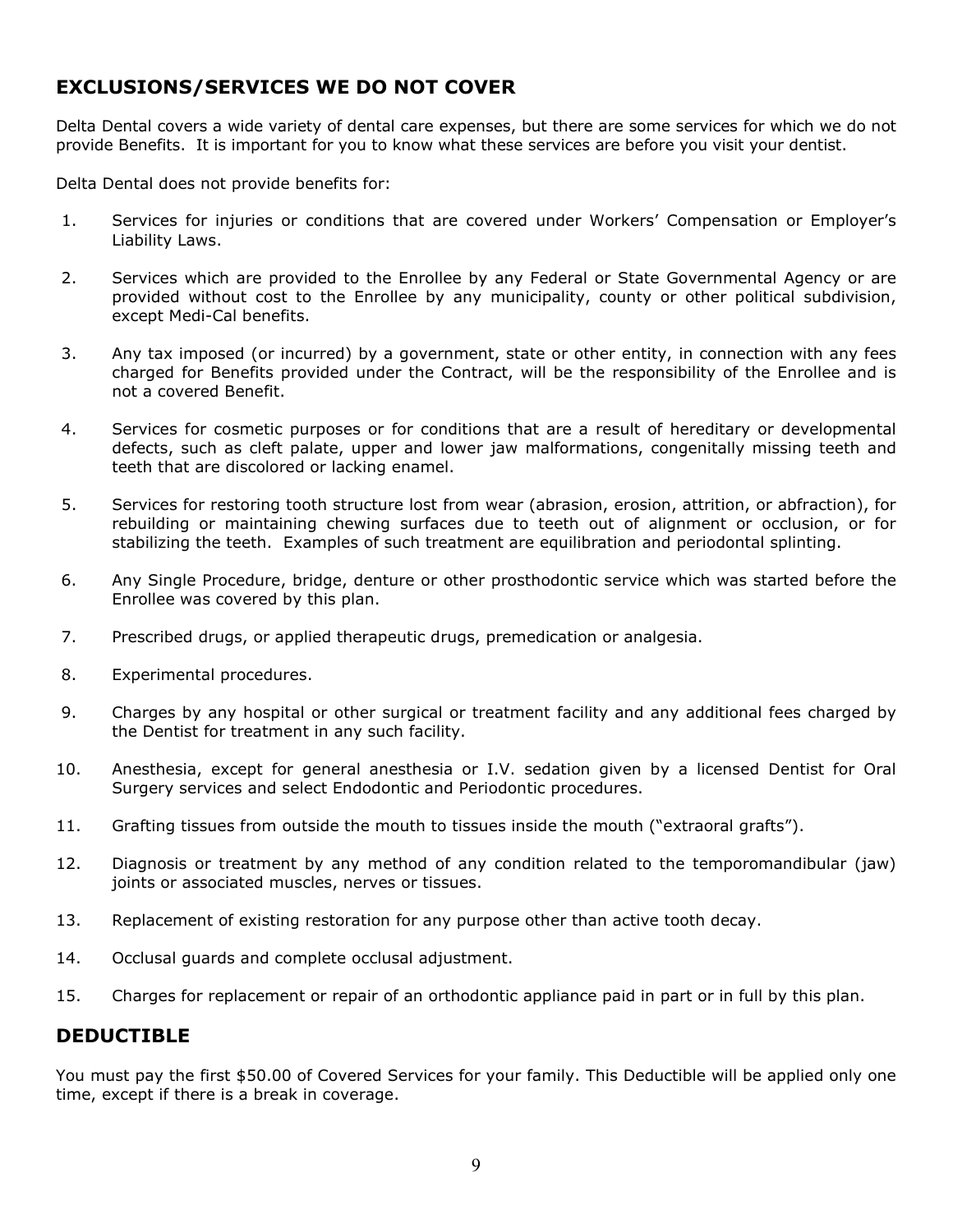## <span id="page-10-0"></span>**MAXIMUM AMOUNT**

After you have satisfied any Deductible requirements, Delta Dental will pay a Maximum of \$1,600 for each Enrollee during the calendar year.

If you are represented by the Deputy Sheriff Association and are enrolled in the Dental Care Program provided by Contra Costa County, you and your eligible dependents qualify for a lifetime maximum of \$2,000 paid by Delta Dental for Orthodontic Benefits.

## <span id="page-10-1"></span>**OTHER CHARGES**

Delta Dental's co-payment for your Benefits is shown in this Evidence of Coverage under the caption titled "YOUR BENEFITS." If dental services are provided by a Delta Dental Dentist or a Delta Dental PPO Dentist, you are responsible for your co-payment only. If the dental services you receive are provided by a dentist who is not a Delta Dental Dentist or Delta Dental PPO Dentist, you are responsible for the difference between the amount Delta Dental pays and the amount charged by the non-Delta Dental dentist.

## <span id="page-10-2"></span>**COVERED FEES**

It is to your advantage to select a dentist who is a Delta Dental Dentist, since a lower percentage of the dentist's fees may be covered by this plan if you select a dentist who is not a Delta Dental Dentist.

A list of Delta Dental Dentists (see DEFINITIONS) is available using our website -deltadentalins.com, or by calling 888-335-8227.

Payment to a Delta Dental PPO Dentist will be based on the applicable percentage of the lesser of the Fee Actually Charged, the dentist's accepted Usual, Customary and Reasonable Fee on file with Delta Dental, or a fee which the dentist has contractually agreed upon with Delta Dental to accept for treating enrollees under this plan.

Payment to a Delta Dental Dentist will be based on the applicable percentage of the lesser of the Fee Actually Charged, or the accepted Usual, Customary and Reasonable fee that the dentist has on file with Delta Dental.

Payment for services by a California dentist, or an out-of-state dentist, who is not a Delta Dental Dentist will be based on the applicable percentage of the lesser of the Fee Actually Charged, or the fee that satisfies the majority of Delta Dental Dentists.

Payment for services by a dentist located outside the United States will be based on the applicable percentage of the lesser of the Fee Actually Charged, or the fee that satisfies the majority of Delta Dental dentists.

## <span id="page-10-3"></span>**CHOICE OF DENTISTS AND PROVIDERS**

## **PLEASE READ THE FOLLOWING INFORMATION SO YOU WILL KNOW FROM WHOM OR WHAT GROUP OF PROVIDERS HEALTH CARE MAY BE OBTAINED.**

Nearly 29,000 dentists in active practice in California are Delta Dental Dentists. About 16,500 of these Delta Dental Dentists are also Delta Dental PPO Dentists. While covered under the PPO plan, you are free to choose any dentist for treatment, but it is to your advantage to choose a Delta Dental Dentist. This is because his or her fees are approved in advance by Delta Dental. Delta Dental Dentists have treatment forms on hand and will complete and submit the forms to Delta Dental free of charge.

If you choose a Delta Dental PPO Dentist, you will receive all of the advantages of going to a Delta Dental Dentist, and you may have a higher level of Benefits for certain services.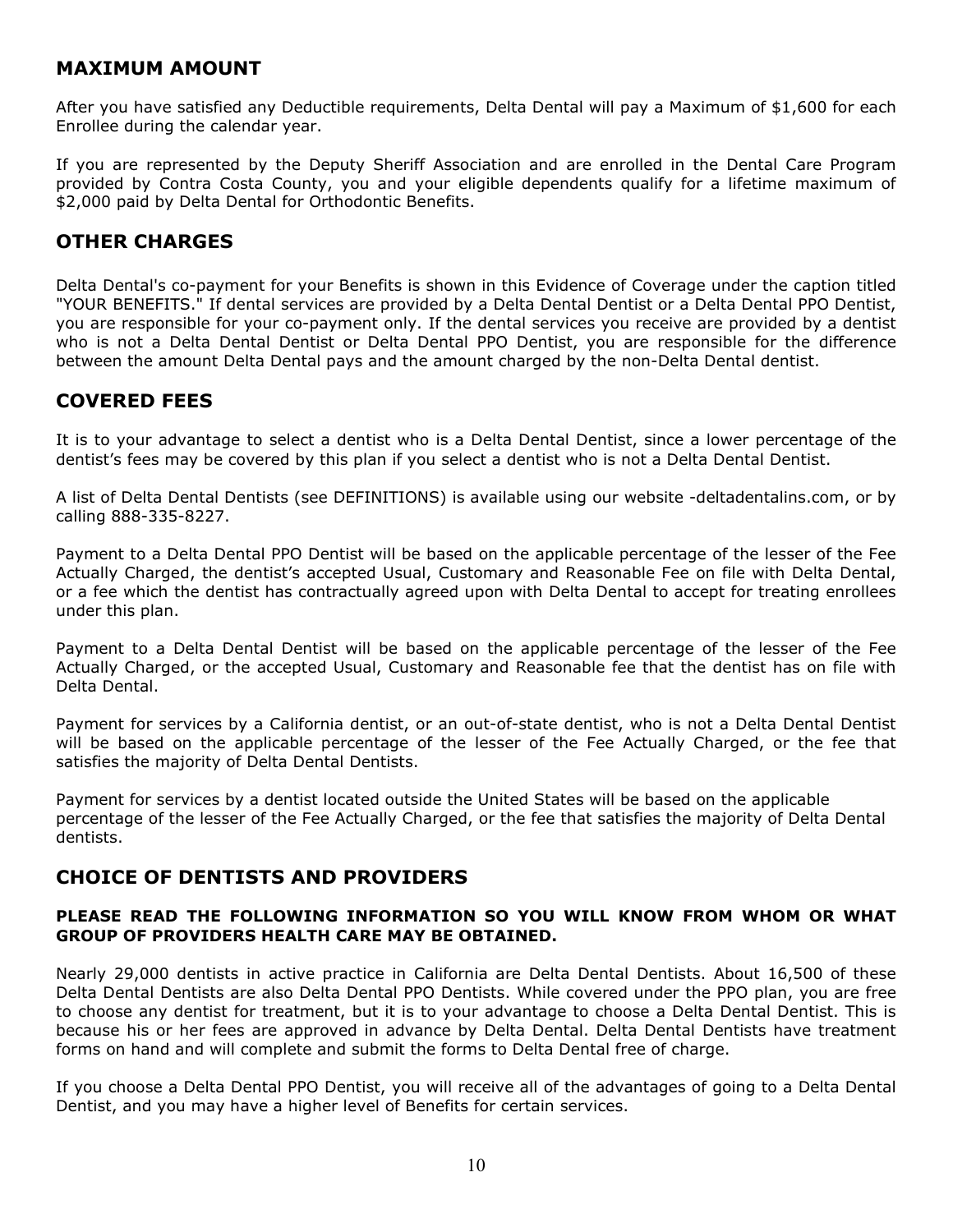If you go to a non-Delta Dental Dentist, Delta Dental cannot assure you what percentage of the charged fee may be covered. Claims for services from non-Delta Dental Dentists may be submitted to Delta Dental at P.O. Box 997330, Sacramento, CA 95899-7330.

Dentists located outside the United States are not Delta Dental Dentists. Claims submitted by out-ofcountry dentists are translated by Delta Dental staff and the currency is converted to U.S. dollars. Claims submitted by out-of-country dentists for Enrollees residing in California are referred to Delta Dental's Quality Assessment department for processing. Delta Dental may require a clinical examination to determine the quality of the services provided, and Delta Dental may decline to reimburse you for Benefits if the services are found to be unsatisfactory.

A list of Delta Dental PPO Dentists and Delta Dental Dentists can be obtained by calling 888-335-8227. This list will identify those dentists who can provide care for individuals who have mobility impairments or have special health care needs. You can also obtain specific information about Delta Dental PPO Dentists and Delta Dental Dentists by using our website – deltadentalins.com or calling the Delta Dental Customer Service department at the number shown on page 1.

Services may be obtained from any licensed dentist during normal office hours. Emergency services are available in most cases through an emergency telephone exchange maintained by the local dental society listed in the local telephone directory.

Services from dental school clinics may be provided by students of dentistry or instructors who are not licensed by the state of California.

Delta Dental shares the public and professional concern about the possible spread of HIV and other infectious diseases in the dental office. However, Delta Dental cannot ensure your dentist's use of precautions against the spread of such diseases, or compel your dentist to be tested for HIV or to disclose test results to Delta Dental, or to you. Delta Dental informs its panel dentists about the need for clinical precautions as recommended by recognized health authorities on this issue. If you should have questions about your dentist's health status or use of recommended clinical precautions, you should discuss them with your dentist.

## <span id="page-11-0"></span>**CONTINUITY OF CARE**

## **Current Enrollees:**

Current Enrollees may have the right to the benefit of completion of care with their terminated Delta Dental Dentist for certain specified dental conditions. Please call Delta Dental's Quality Assessment Department at 415-972-8300 to see if you may be eligible for this benefit. You may request a copy of the Delta Dental's Continuity of Care Policy. You must make a specific request to continue under the care of your terminated Delta Dental Dentist. We are not required to continue your care with that dentist if you are not eligible under our policy or if we cannot reach agreement with your terminated Delta Dental Dentist on the terms regarding your care in accordance with California law.

#### **New Enrollees:**

A new Enrollee may have the right to the qualified benefit of completion of care with their non-Delta Dental Dentist for certain specified dental conditions. Please call Delta Dental's Quality Assessment Department at 415-972-8300 to see if you may be eligible for this benefit. You may request a copy of the Delta Dental's Continuity of Care Policy. You must make a specific request to continue under the care of your current provider. We are not required to continue your care with that dentist if you are not eligible under our policy or if we cannot reach agreement with your non-Delta Dental Dentist on the terms regarding your care in accordance with California law. This policy does not apply to new enrollees of an individual subscriber contract.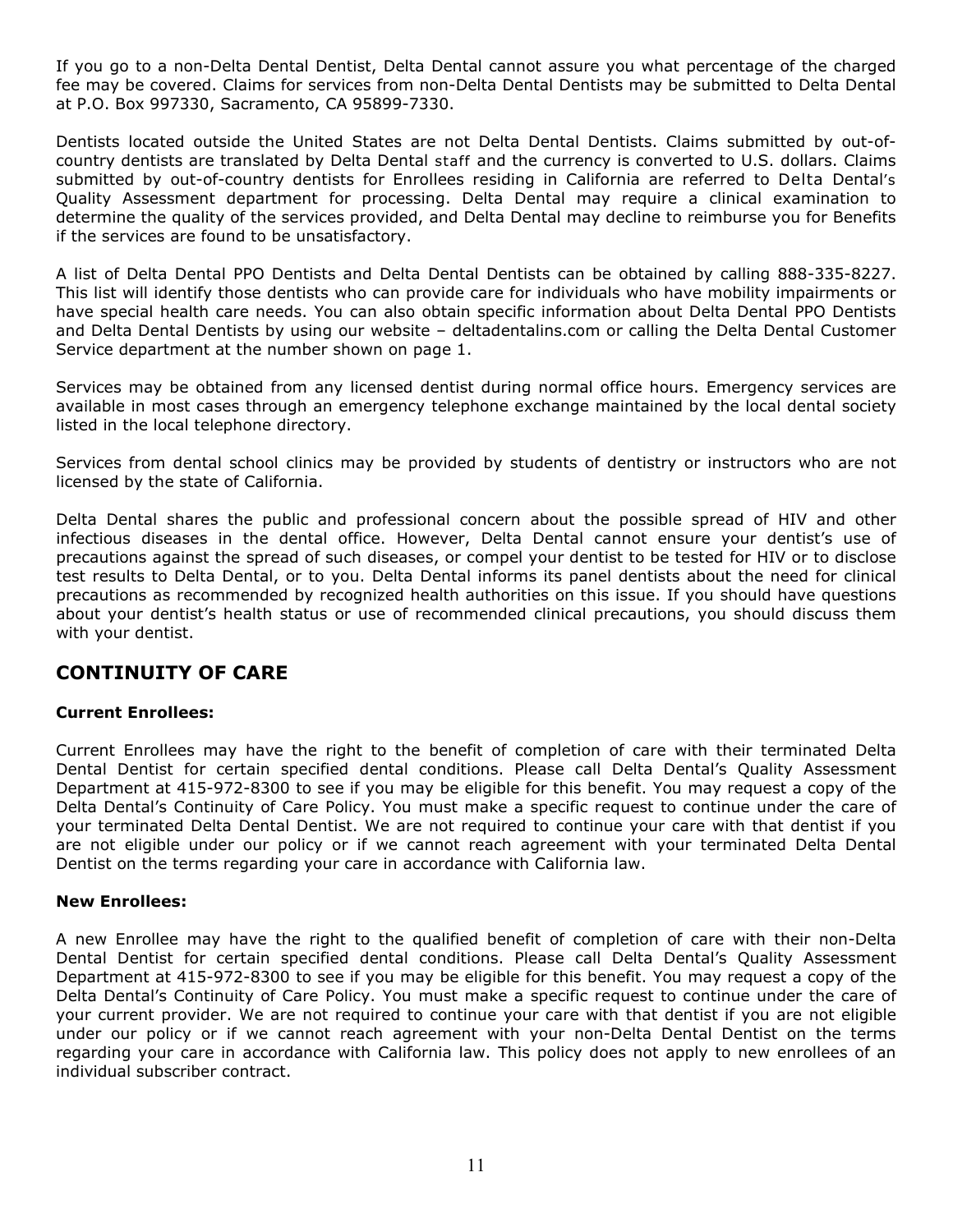# <span id="page-12-0"></span>**PUBLIC POLICY PARTICIPATION BY ENROLLEES**

Delta Dental's Board of Directors includes Enrollees who participate in establishing Delta Dental's public policy regarding Enrollees through periodic review of Delta Dental's Quality Assessment program reports and communication from Enrollees. Enrollees may submit any suggestions regarding Delta Dental's public policy in writing to: Delta Dental of California, Customer Service Department, P.O. Box 997330, Sacramento, CA 95899-7330.

# <span id="page-12-1"></span>**SAVING MONEY ON YOUR DENTAL BILLS**

You can keep your dental expenses down by practicing the following:

- 1. Compare the fees of different dentists;
- 2. Use a Delta Dental Dentist;
- 3. Have your dentist obtain predetermination from Delta Dental for any treatment over \$300;
- 4. Visit your dentist regularly for checkups;
- 5. Follow your dentist's advice about regular brushing and flossing;
- 6. Avoid putting off treatment until you have a major problem; and
- 7. Learn the facts about overbilling. Under this plan, you must pay the dentist your copayment share (see YOUR BENEFITS). You may hear of some dentists who offer to accept insurance payments as "full payment." You should know that these dentists may do so by overcharging your plan and may do more work than you need, thereby increasing plan costs. You can help keep your dental Benefits intact by avoiding such schemes.

## <span id="page-12-2"></span>**YOUR FIRST APPOINTMENT**

During your first appointment, be sure to give your dentist the following information:

- 1. Your Delta Dental group number (on the front of this booklet);
- 2. The employer's name;
- 3. Primary Enrollee's id number (which must also be used by Dependents);
- 4. Primary Enrollee's date of birth; and
- 5. Any other dental coverage you may have.

## <span id="page-12-3"></span>**ACCESSIBILITY AND SERVICES FOR AFTER-HOURS AND URGENT CARE**

If you or a family member has special needs, you should ask your dentist about accessibility to their office or clinic at the time you call for an appointment. Your dentist will be able to tell you if their office is accessible taking into consideration the specific requirements of your needs.

Routine or urgent care may be obtained from any licensed dentist during their normal office hours. Delta Dental does not require prior authorization before seeking treatment for urgent or after-hours care. You may plan in advance, for treatment for urgent, emergency or after-hours care by asking your dentist how you can contact the dentist in the event you or a family member may need urgent care treatment or treatment after normal business hours. Many dentists have made prior arrangements with other dentists to provide care to you if treatment is immediately or urgently needed. You may also call the local dental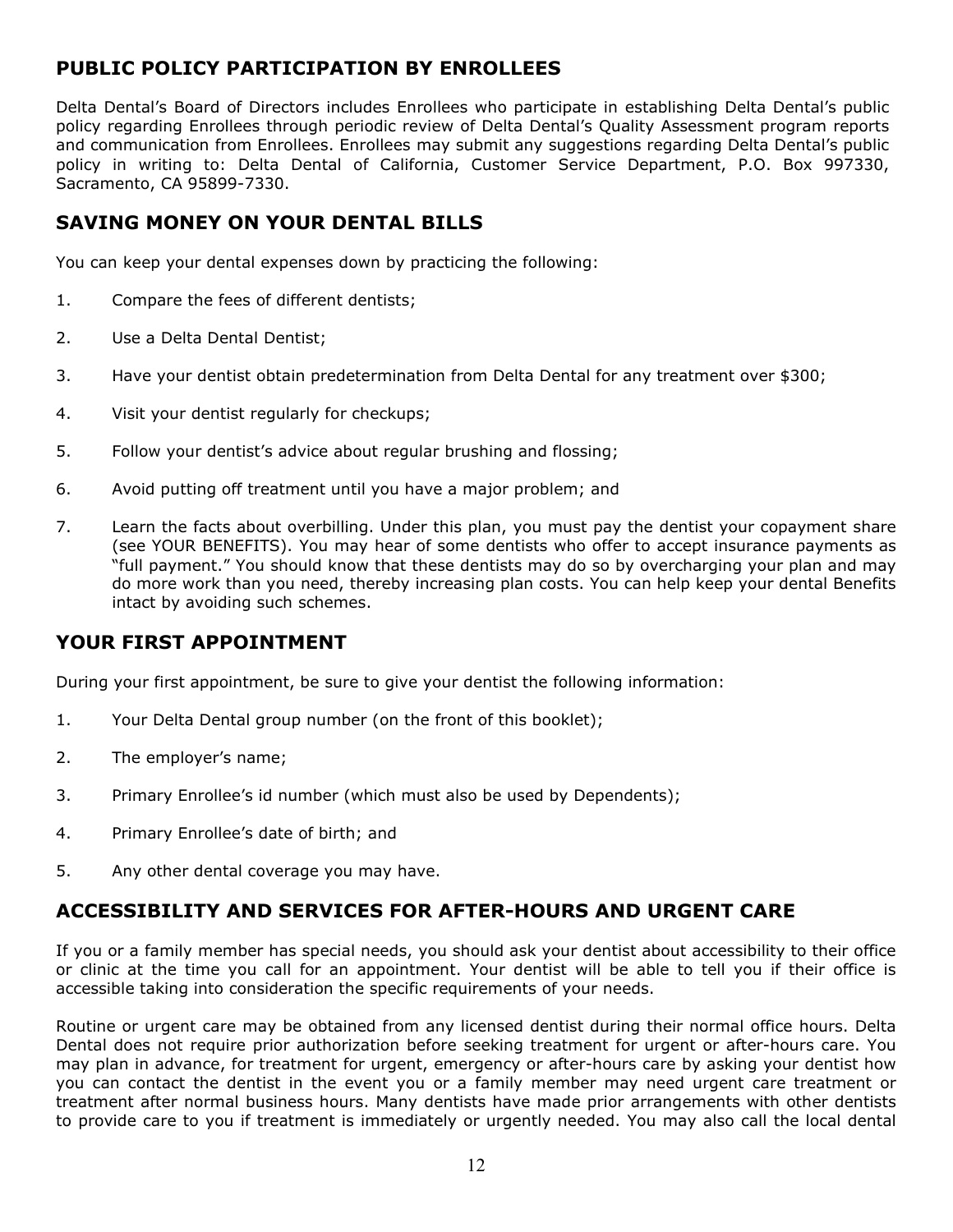society that is listed in your local telephone directory if your dentist is not available to refer you to another dentist for urgent, emergency or after-hours care.

## <span id="page-13-0"></span>**PREDETERMINATIONS**

After an examination, your dentist will talk to you about treatment you may need. The cost of treatment is something you may want to consider. If the service is extensive and involves crowns or bridges, or if the service will cost more than \$300, we encourage you to ask your dentist to request a predetermination.

#### **A predetermination does not guarantee payment. It is an estimate of the amount Delta Dental will pay if you are eligible and meet all the requirements of your plan at the time the treatment you have planned is completed.**

In order to receive predetermination, your dentist must send a claim form listing the proposed treatment. Delta Dental will send your dentist a Notice of Predetermination which estimates how much you will have to pay.

After you review the estimate with your dentist and decide to go ahead with the treatment plan, your dentist returns the form to us for payment when treatment has been completed.

Computations are estimates only and are based on what would be payable on the date the Notice of Predetermination is issued if the patient is eligible. Payment will depend on the patient's eligibility and the remaining annual Maximum when completed services are submitted to Delta Dental.

Predetermining treatment helps prevent any misunderstanding about your financial responsibilities. If you have any concerns about the predetermination, let us know before treatment begins so your questions can be answered before you incur any charges.

## <span id="page-13-1"></span>**REIMBURSEMENT PROVISIONS**

A Delta Dental Dentist will file the claim for you. You do not have to file a claim or pay Delta Dental's copayment for covered services if provided by a Delta Dental Dentist. Delta Dental of California's agreement with our Delta Dental Dentists makes sure that you will not be responsible to the dentist for any money we owe.

If the covered service is provided by a dentist who is not a Delta Dental Dentist, you are responsible for filing the claims and paying your dentist. Claims should be filed with Delta Dental of California at P. O. Box 997330, Sacramento, CA 95899-7330 and Delta Dental will reimburse you. However, if for any reason we fail to pay a dentist who is not a Delta Dental Dentist, you may be liable for that portion of the cost. Payments made to you are not assignable (in other words, we will not grant requests to pay non-Delta Dental Dentists directly).

Payment for claims exceeding \$500 for services provided by dentists located outside the United States may, at Delta Dental's option, be conditioned upon a clinical evaluation at Delta Dental's request (see Second Opinions). Delta Dental will not pay Benefits for such services if they are found to be unsatisfactory.

Delta Dental does not pay Delta Dental Dentists any incentive as an inducement to deny, reduce, limit or delay any appropriate service. If you wish to know more about the method of reimbursement to Delta Dental Dentists, you may call Delta Dental's Customer Service department for more information.

Payment for any Single Procedure that is a Covered Service will only be made upon completion of that procedure. Delta Dental does not make or prorate payments for treatment in progress or incomplete procedures. The date the procedure is completed governs the calculation of any Deductible (and determines when a charge is made against any Maximum) under your plan.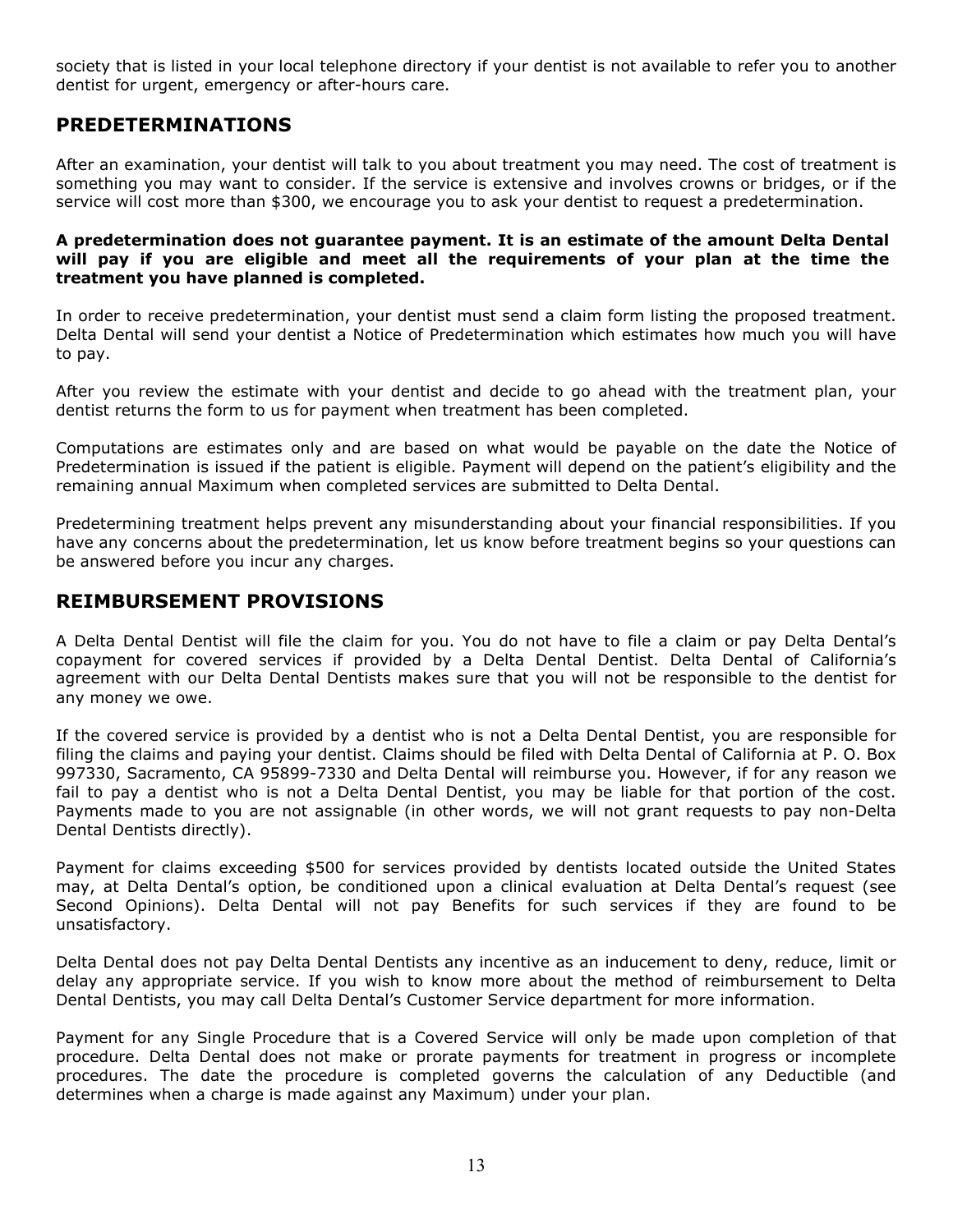If there is a difference between what your dentist is charging you and what Delta Dental says your portion should be, or if you are not satisfied with the dental work you have received, contact Delta Dental's Customer Service department. We may be able to help you resolve the situation.

Delta Dental may deny payment of a claim for services submitted more than 12 months after the date the services were provided. If a claim is denied due to a Delta Dental Dentist's failure to make a timely submission, you shall not be liable to that dentist for the amount which would have been payable by Delta Dental (unless you failed to advise the dentist of your eligibility at the time of treatment).

The process Delta Dental uses to determine or deny payment for services is distributed to all Delta Dental Dentists. It describes in detail the dental procedures covered as Benefits, the conditions under which coverage is provided, and the limitations and exclusions applicable to the plan.

Claims are reviewed for eligibility and are paid according to these processing policies. Those claims which require additional review are evaluated by Delta Dental's dentist consultants. If any claims are not covered, or if limitations or exclusions apply to services you have received from a Delta Dental Dentist, you will be notified by an adjustment notice on the Notice of Payment or Action. You may contact Delta Dental's Customer Service department for more information regarding Delta Dental's processing policies.

Delta Dental uses a method called "first-in/first-out" to begin processing your claims. The date we receive your claim determines the order in which processing begins. For example, if you receive dental services in January and February, but we receive the February claim first, processing begins on the February claim first.

Incomplete or missing data can affect the date the claim is paid. If all information necessary to complete claim processing has not been provided, payment could be delayed until any missing or incomplete data is received by Delta Dental.

Unless the services are exempt, you are required to pay the Deductible on the first claim for which processing is completed in a calendar year. Your Deductible is normally paid on the first service subject to a deductible listed on a claim with multiple services.

The order in which your claims are processed and paid by Delta Dental may also impact your annual Maximum. For example, if a claim with a later date of service is paid and your annual Maximum for the year has been reached then a claim with an earlier date of service in the same calendar year will not be paid.

# <span id="page-14-0"></span>**IF YOU HAVE QUESTIONS ABOUT SERVICES FROM A DELTA DENTAL DENTIST**

If you have questions about the services you receive from a Delta Dental Dentist, we recommend that you first discuss the matter with your dentist. If you continue to have concerns, call our Quality Assessment department at 415-972-8300, extension 2700. If appropriate, Delta Dental can arrange for you to be examined by one of our consulting dentists in your area. If the consultant recommends the work be replaced or corrected, Delta Dental will intervene with the original dentist to either have the services replaced or corrected at no additional cost to you or obtain a refund. In the latter case, you are free to choose another dentist to receive your full Benefit.

## <span id="page-14-1"></span>**SECOND OPINIONS**

Delta Dental obtains second opinions through Regional Consultant members of its Quality Review Committee who conduct clinical examinations, prepare objective reports of dental conditions, and evaluate treatment that is proposed or has been provided.

Delta Dental will authorize such an examination prior to treatment when necessary to make a Benefits determination in response to a request for a Predetermination of treatment cost by a dentist. Delta Dental will also authorize a second opinion after treatment if an Enrollee has a complaint regarding the quality of care provided. Delta Dental will notify the Enrollee and the treating dentist when a second opinion is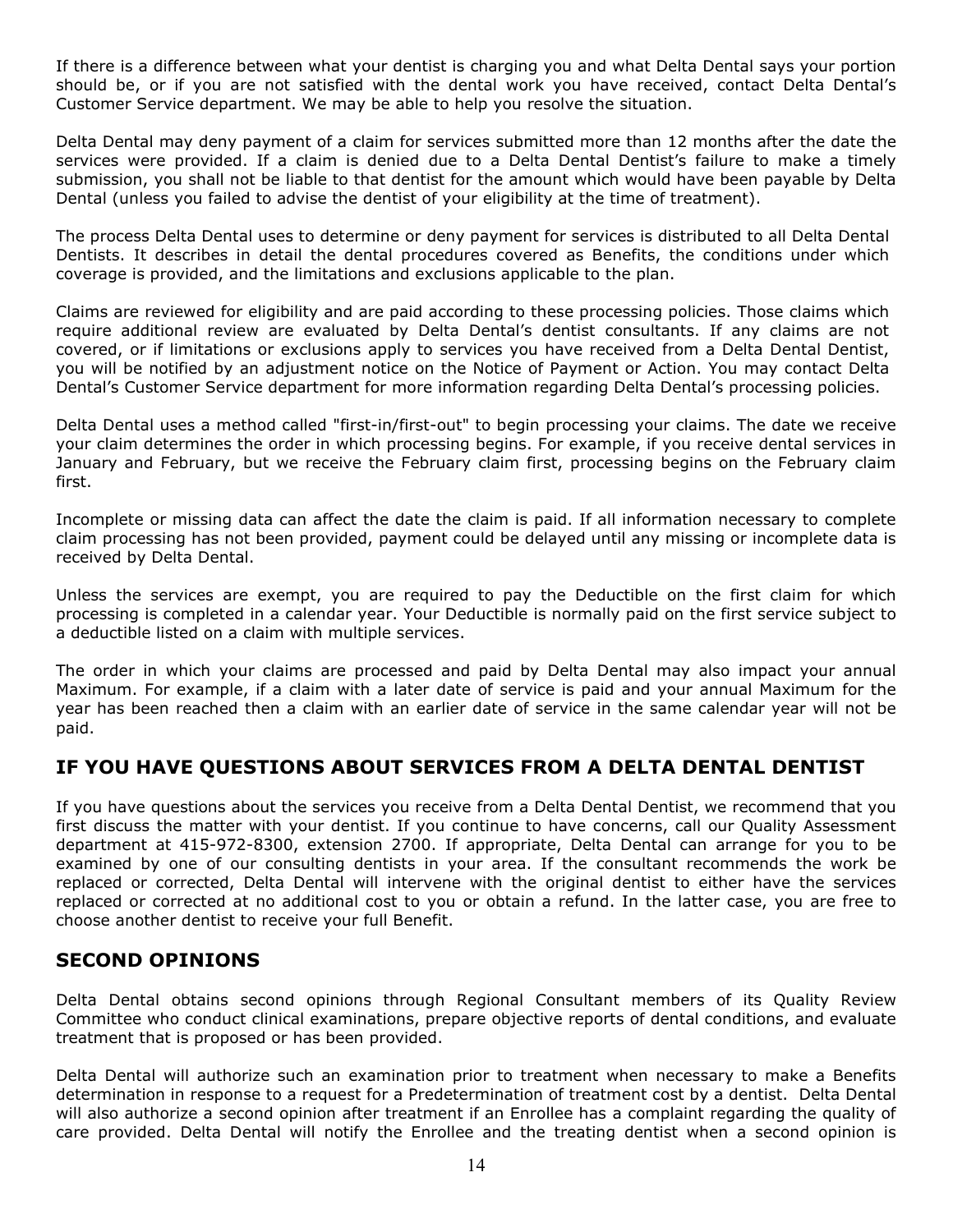necessary and appropriate, and direct the Enrollee to the Regional Consultant selected by Delta Dental to perform the clinical examination. When Delta Dental authorizes a second opinion through a Regional Consultant, we will pay for all charges.

Enrollees may otherwise obtain second opinions about treatment from any dentist they choose, and claims for the examination may be submitted to Delta Dental for payment. Delta Dental will pay such claims in accordance with the Benefits of the plan.

# <span id="page-15-0"></span>**ORGAN AND TISSUE DONATION**

Donating organ and tissue provides many societal benefits. Organ and tissue donation allows recipients of transplants to go on to lead fuller and more meaningful lives. Currently, the need for organ transplants far exceeds availability. If you are interested in organ donation, please speak to your physician. Organ donation begins at the hospital when a patient is pronounced brain dead and identified as a potential organ donor. An organ procurement organization will become involved to coordinate the activities.

# <span id="page-15-1"></span>**GRIEVANCE PROCEDURE AND CLAIMS APPEAL**

If you have any questions about the services received from a Delta Dental Dentist, we recommend that you first discuss the matter with your Dentist. If you continue to have concerns, you may call or write us. We will provide notifications if any dental services or claims are denied, in whole or part, stating the specific reason or reasons for denial. Any questions of ineligibility should first be handled directly between you and your group. If you have a question or complaint regarding the denial of dental services or claims, the policies, procedures and operations of Delta Dental, or the quality of dental services performed by a Delta Dental Dentist, he or she may call us toll-free at **1-888-335-8227**, contact us on our website at: [deltadentalins.com](http://www.deltadentalins.com/) or write us at P. O. Box 997330, Sacramento, CA 95899-7330, Attention: Customer Service Department.

If your claim has been denied or modified, you may file a request for review with us within 180 days after receipt of the denial or modification. We will treat the request for review as a grievance. If in writing, the correspondence must include the group name and number, the Primary Enrollee's name and social security number, the inquirer's telephone number and any additional information that would support the claim for benefits. The correspondence should also include a copy of the treatment form, Notice of Payment and any other relevant information. Upon request and free of charge, we will provide you with copies of any pertinent documents that are relevant to the claim, a copy of any internal rule, guideline, protocol, and/or explanation of the scientific or clinical judgment if relied upon in denying or modifying the claim.

Our review will take into account all information, regardless of whether such information was submitted or considered initially. Certain cases may be referred to one of our regional consultants, to a review committee of the dental society or to the state dental association for evaluation. Our review shall be conducted by a person who is neither the individual who made the original claim denial, nor the subordinate of such individual, and we will not give deference to the initial decision. If the review of a claim denial is based in whole or in part on a lack of medical necessity, experimental treatment, or a clinical judgment in applying the terms of the contract terms, we shall consult with a dentist who has appropriate training and experience. The identity of such dental consultant is available upon request.

We will provide a written acknowledgement within five days of receipt of the request for review. We will render a decision and respond to you within 60 days of receipt of the request for review. We will respond, within 72 hours to grievances involving severe pain and imminent and serious threat to a patient's health (urgent care grievance).

# <span id="page-15-2"></span>**IF YOU HAVE ADDITIONAL COVERAGE**

It is to your advantage to let your dentist and Delta Dental know if you have dental coverage in addition to this Delta Dental plan. Most dental carriers cooperate with one another to avoid duplicate payments, but still allow you to make use of both plans - sometimes paying 100% of your dental bill. For example, you might have some fillings that cost \$100. If the primary carrier usually pays 80% for these services, it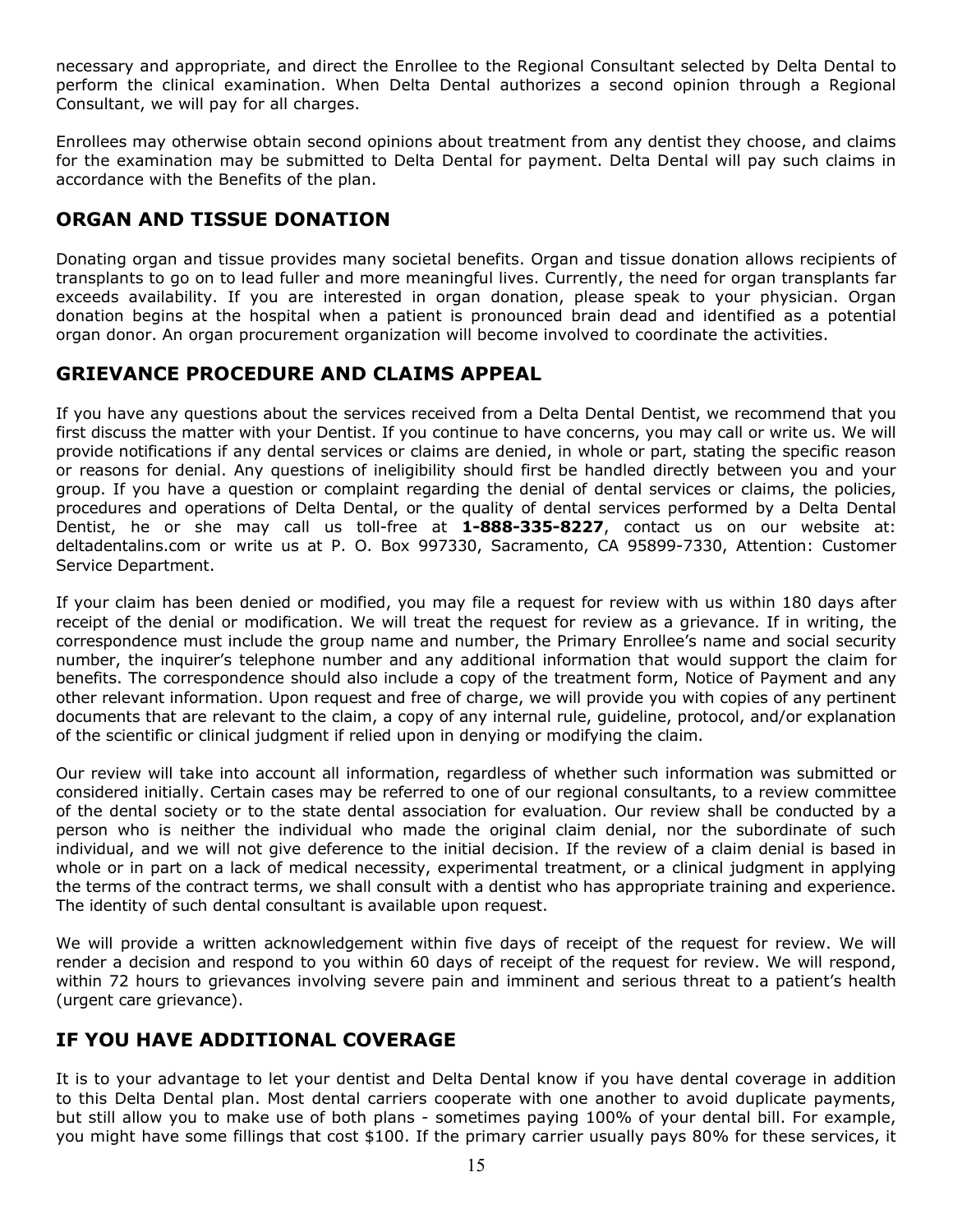would pay \$80. The secondary carrier might usually pay 50% for this service. In this case, since payment is not to exceed the entire fee charged, the secondary carrier pays the remaining \$20 only. Since this method pays 100% of the bill, you have no out-of-pocket expense.

Be sure to advise your dentist of all plans under which you have dental coverage and have him or her complete the dual coverage portion of the claim form, so that you will receive all benefits to which you are entitled. For further information, contact the Delta Dental Customer Service department at the number in the USING THIS BOOKLET section.

# <span id="page-16-0"></span>**OPTIONAL CONTINUATION OF COVERAGE (COBRA)**

**Please examine your options carefully before declining this coverage. You should be aware that companies selling individual health insurance typically require a review of your medical history that could result in a higher premium or you could be denied coverage entirely.**

The federal Consolidated Omnibus Budget Reconciliation Act (or COBRA, pertaining to certain employers having 20 or more employees) and the California Continuation Benefits Replacement Act (or Cal-COBRA, pertaining to employers with two to 19 employees), both require that continued health care coverage be made available to "Qualified Beneficiaries" who lose health care coverage under the group plan as a result of a "Qualifying Event." You may be entitled to continue coverage under this plan, *at your expense,* if certain conditions are met. The period of continued coverage depends on the Qualifying Event and whether you are covered under federal COBRA or Cal-COBRA.

## **DEFINITIONS**

The meaning of key terms used in this section are shown below and apply to both federal and Cal-COBRA.

## **Qualified Beneficiary** means:

- 1. You and/or your Dependents who are enrolled in the Delta Dental plan on the day before the Qualifying Event, or
- 2. A child who is born to or placed for adoption with you during the period of continued coverage, provided such child is enrolled within 30 days of birth or placement for adoption.

**Qualifying Event** means any of the following events which, except for the election of this continued coverage, would result in a loss of coverage under the dental plan:

- Event 1. The termination of employment (other than termination for gross misconduct) or the reduction in work hours, by your employer;
- Event 2. Your death;
- Event 3. Your divorce or legal separation from your spouse;
- Event 4. Your Dependents' loss of dependent status under the plan; and
- Event 5. As to your Dependents only, your entitlement to Medicare.

**You** means the Primary Enrollee.

#### **PERIODS OF CONTINUED COVERAGE UNDER FEDERAL COBRA**

Qualified Beneficiaries may continue coverage for 18 months following the month in which Qualifying Event 1 occurs.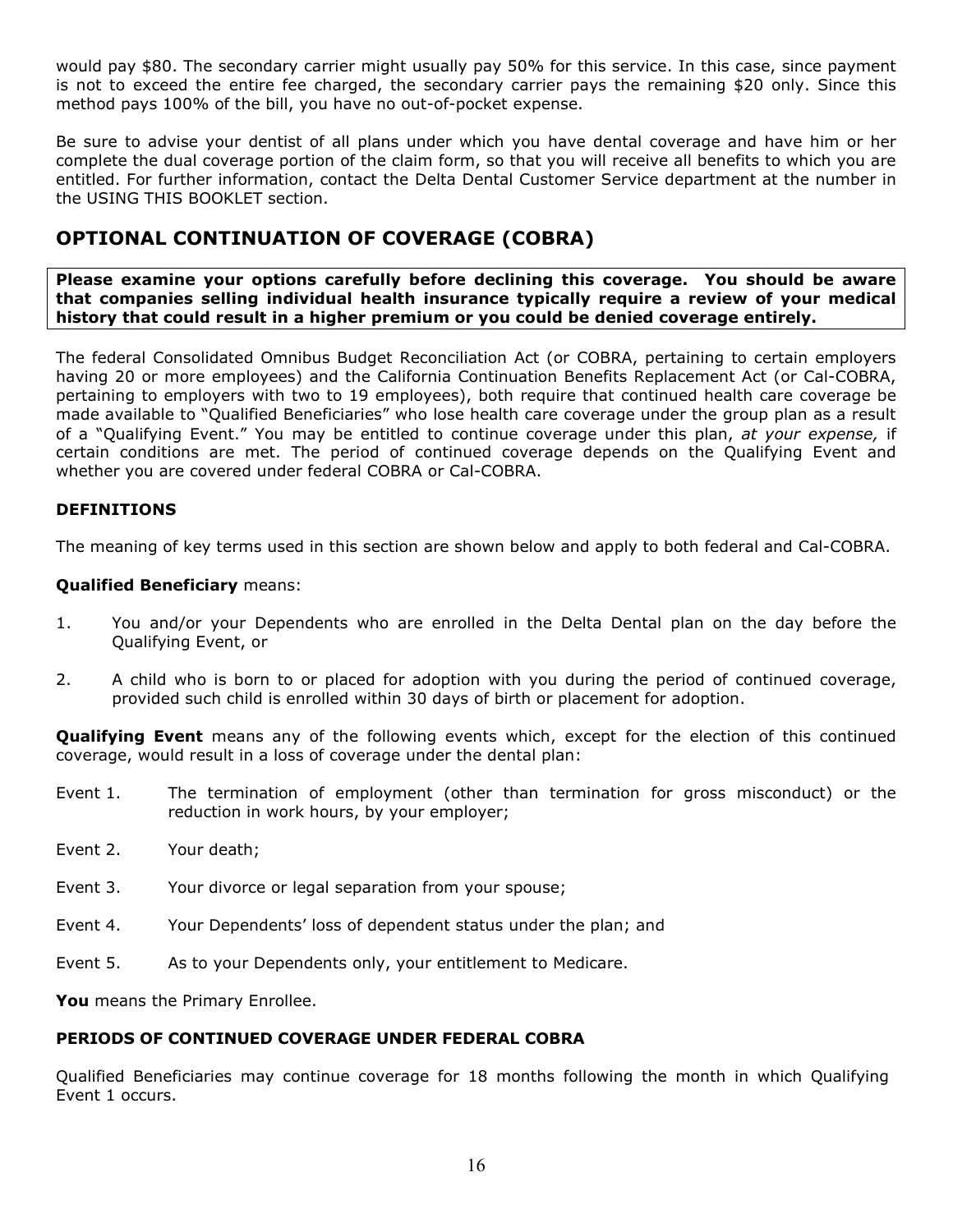This 18-month period can be extended for a total of 29 months, provided:

- 1. A determination is made under Title II or Title XVI of the Social Security Act that an individual is disabled on the date of the Qualifying Event or becomes disabled at any time during the first 60 days of continued coverage; and
- 2. Notice of the determination is given to the employer during the initial 18 months of continued coverage and within 60 days of the date of termination.

This period of coverage will end on the first day of the month that begins more than 30 days after the date of the final determination that the disabled individual is no longer disabled. You must notify your employer or Delta Dental within 30 days of any such determination.

If, during the 18-month continuation period resulting from Qualifying Event 1, your Dependents, who are Qualified Beneficiaries, experience Qualifying Events 2, 3, 4 or 5, they may choose to extend coverage for up to a total of 36 months (inclusive of the period continued under Qualifying Event 1).

Your Dependents, who are Qualified Beneficiaries, may continue coverage for 36 months following the occurrence of Qualifying Events 2, 3, 4 or 5.

When an employer has filed for bankruptcy under Title II, United States Code, Benefits may be substantially reduced or eliminated for retired employees and their Dependents, or the surviving spouse of a deceased retired employee. If this Benefit reduction or elimination occurs within one year before or one year after filing, it is considered a Qualifying Event. If the Primary Enrollee is a retiree, and has lost coverage because of this Qualifying Event, he or she may choose to continue coverage until his or her death. The Primary Enrollee's Dependents who have lost coverage because of this Qualifying Event may choose to continue coverage for up to 36 months following the Primary Enrollee's death.

## **PERIODS OF CONTINUED COVERAGE UNDER CAL-COBRA** (groups of 2 – 19)

In the case of Cal-COBRA, Delta Dental will act as the administrator. Notification and Premium payments should be made directly to Delta Dental. Notifications and payments should be delivered by first-class mail, certified mail or other reliable means of delivery.

Individuals who are eligible for coverage under the federal COBRA law are not eligible for coverage under Cal-COBRA. The employer must notify Delta Dental in writing within 30 days of the date when the employer becomes subject to COBRA.

Qualified Beneficiaries may continue coverage for 36 months following the month in which Qualifying Events 1, 2, 3, 4 or 5 occur.

If, during the 36-month continuation period resulting from Qualifying Event 1, the Qualified Beneficiary is determined under Title II or Title XVI of the Social Security Act to be disabled on the date of the Qualifying Event or became disabled at any time during the first 60 days of continuation coverage, and notice of the determination is given to the employer during the initial period of continuation coverage and within 60 days of the date of the social security determination letter, the Qualified Beneficiary may continue coverage for a total of 36 months following the month in which Qualifying Event 1 occurs.

This period of coverage will end on the first of the month that begins more than 30 days after the date of the final determination that the disabled individual is no longer disabled. The Qualified Beneficiary must notify the employer or administrator within 30 days of any such determination.

If, during the 36-month continuation period resulting from Qualifying Event 1, the Qualified Beneficiary experiences Qualifying Events 2, 3, 4 or 5, he or she must notify the employer within 60 days of the second Qualifying Event and has a total of 36 months continuation coverage after the date of the first Qualifying Event.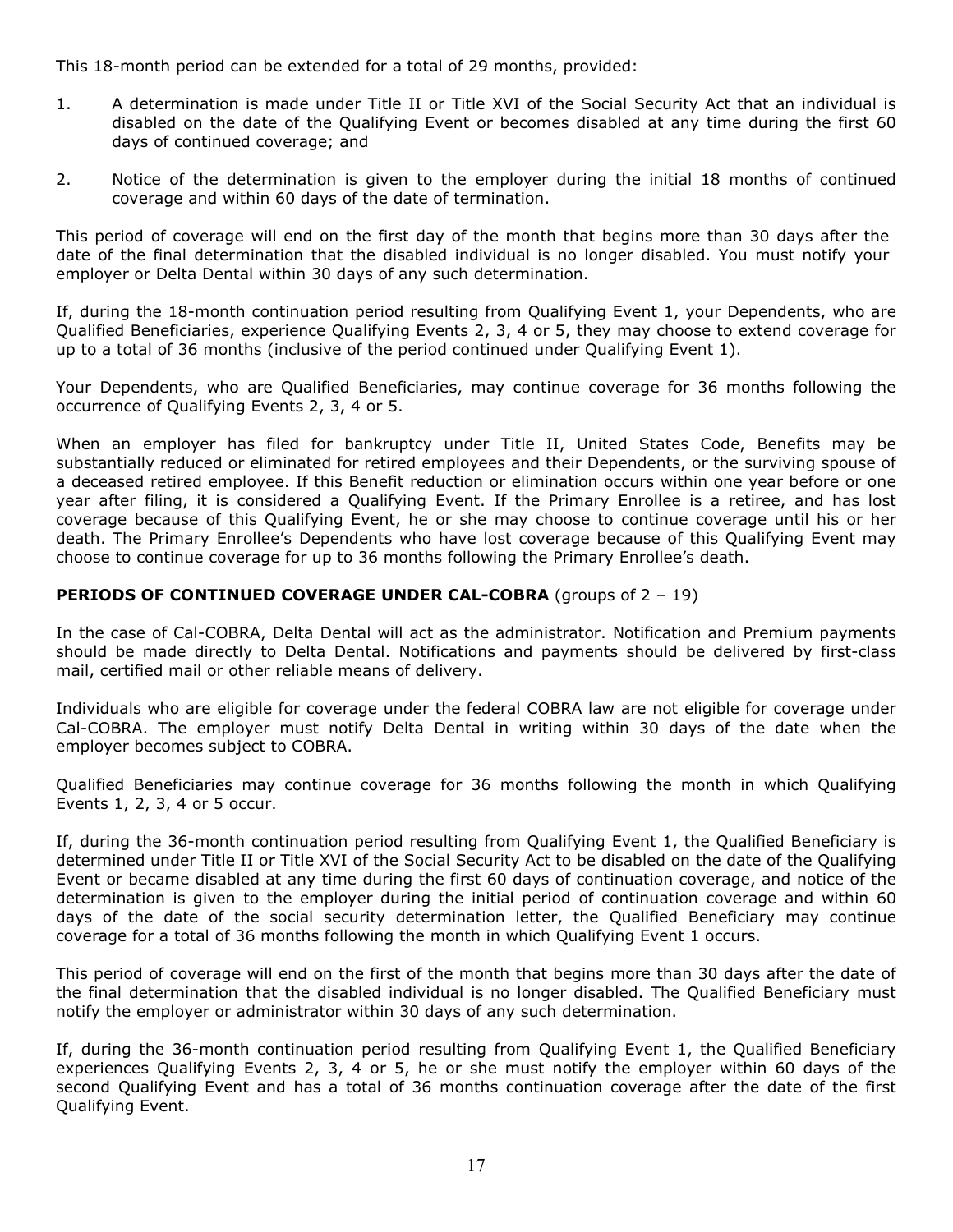Delta Dental shall notify the Primary Enrollee of the date his or her continued coverage will terminate. This termination notification will be sent during the 180-day period prior to the end of coverage.

## **ELECTION OF CONTINUED COVERAGE**

A Qualified Beneficiary will have 60 days from a Qualifying Event to give Delta Dental written notice of the election to continue coverage.

Within 14 days of receiving notice, the employer or the administrator will provide a Qualified Beneficiary with the necessary Benefits information, monthly Premium charge, enrollment forms and instructions to allow election of continued coverage. Failure to provide this written notice of election to Delta Dental within 60 days will result in the loss of the right to continue coverage.

A Qualified Beneficiary has 45 days from the written election of continued coverage to pay the initial Premium to Delta Dental, which includes the Premium for each month since the loss of coverage. Failure to pay the required Premium within the 45 days will result in the loss of the right to continue coverage, and any Premiums received after that will be returned to the Qualified Beneficiary.

## **CONTINUED COVERAGE BENEFITS**

The Benefits under the continued coverage will be the same as those provided to active employees and their Dependents who are still enrolled in the dental plan. If the employer changes the coverage for active employees, the continued coverage will change as well. Premiums will be adjusted to reflect the changes made.

## **TERMINATION OF CONTINUED COVERAGE**

A Qualified Beneficiary's coverage will terminate at the end of the month in which any of the following events first occur:

- 1. The allowable number of consecutive months of continued coverage is reached;
- 2. Failure to pay the required Premiums in a timely manner;
- 3. The employer ceases to provide any group dental plan to its employees;
- 4. The individual first obtains coverage for dental Benefits, after the date of the election of continued coverage, under another group health plan (as an employee or Dependent) which does not contain or apply any exclusion or limitation with respect to any pre-existing condition of such a person, if that pre-existing condition is covered under this plan; or
- 5. Entitlement to Medicare.

Once continued coverage ends, it cannot be reinstated.

## **TERMINATION OF THE EMPLOYER'S DENTAL CONTRACT**

If the dental contract between the employer and Delta Dental terminates prior to the time that the continuation coverage would otherwise terminate, the employer shall notify a Qualified Beneficiary either 30 days prior to the termination or when all Enrollees are notified, whichever is later, of the ability to elect continuation of coverage under the employer's subsequent dental plan, if any. The continuation coverage will be provided only for the balance of the period that a Qualified Beneficiary would have remained covered under the